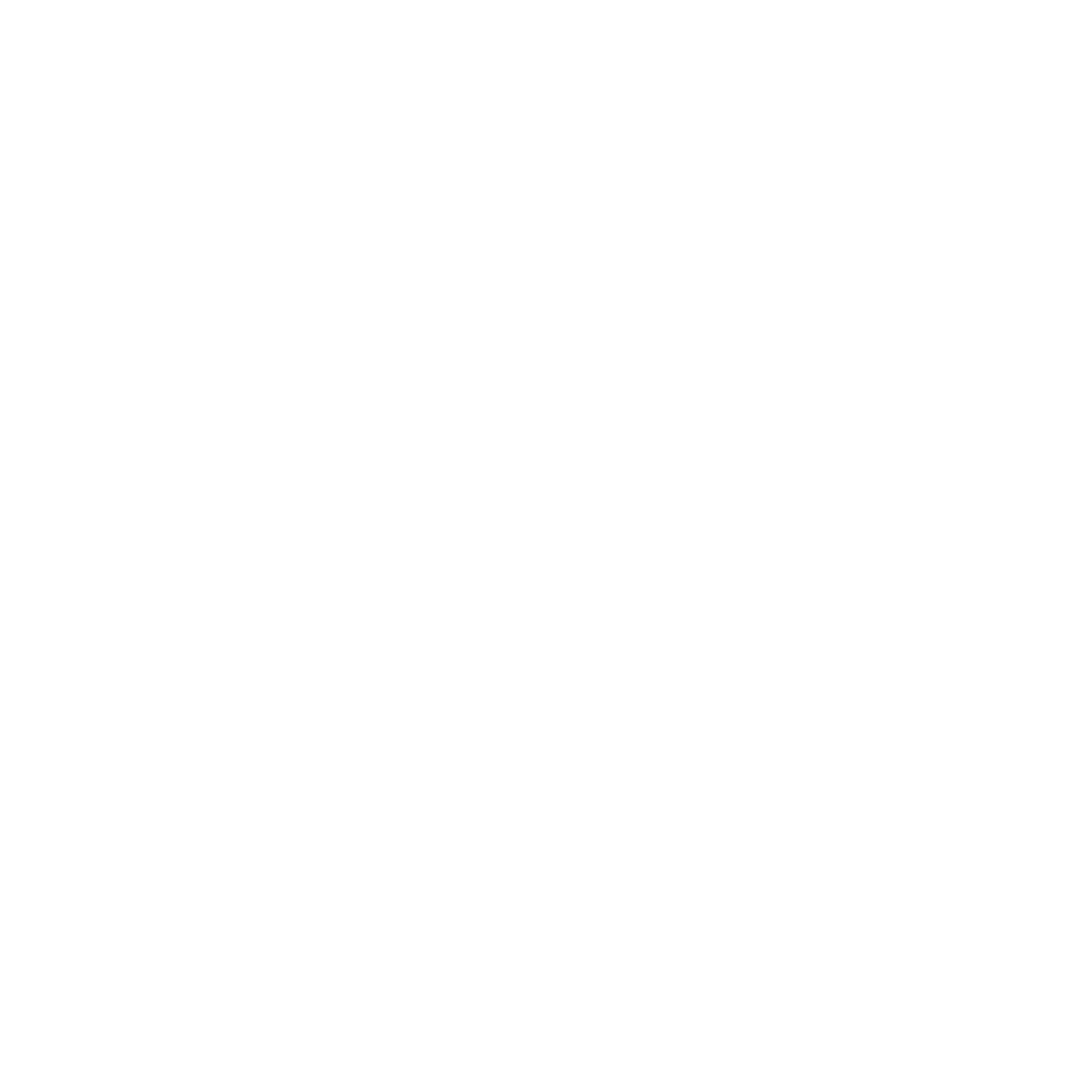Setting up and configuring your M3



EN The box contains Beoplay M3 and up to three power cables. M3 can be set up as an individual speaker or in a speaker network. Use the Bang & Olufsen app to configure and connect your Beoplay M3.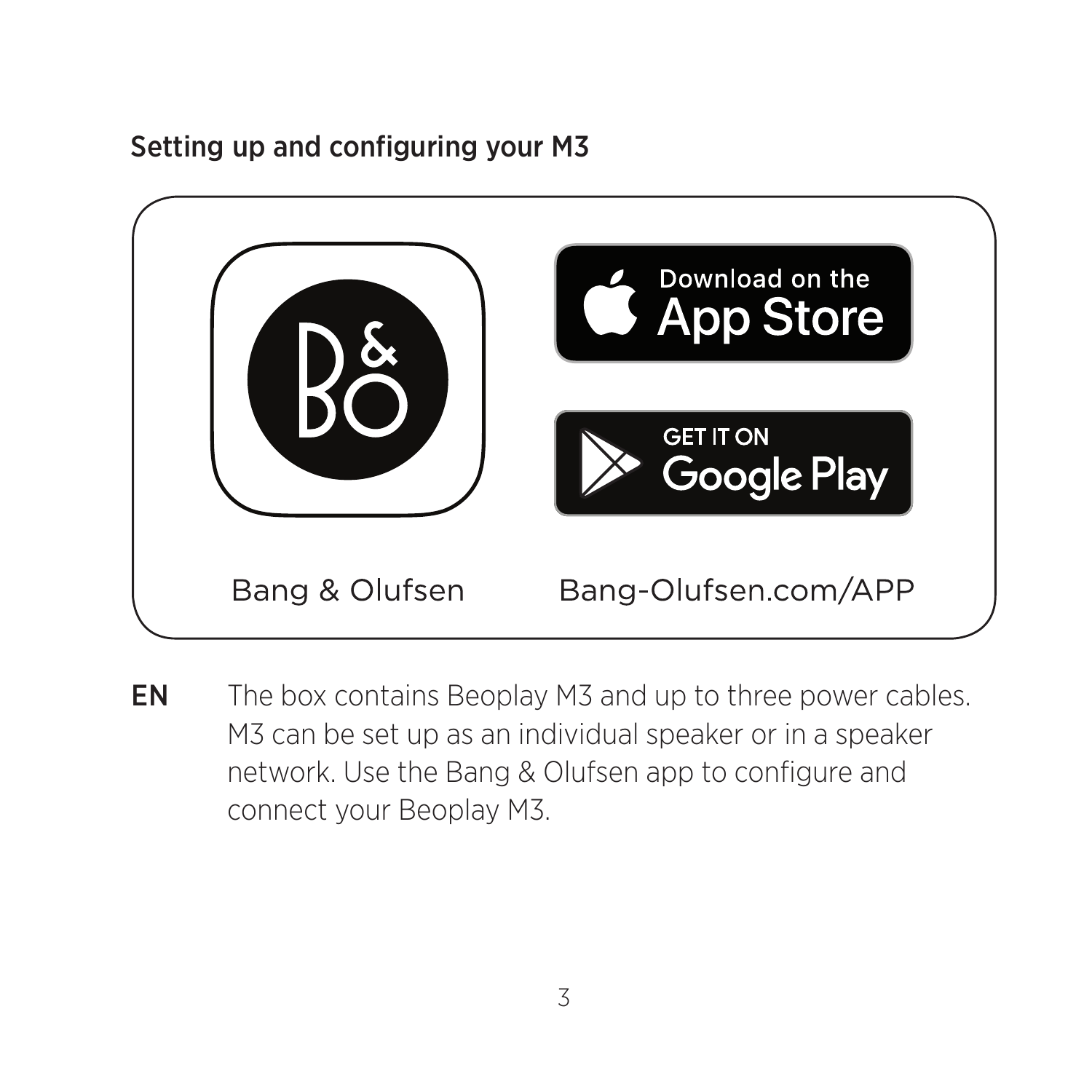- DA Kassen indeholder Beoplay M3 og op til tre strømledninger. M3 kan konfigureres til at arbejde som en enkelt højttaler eller i et højttalernetværk. Brug appen Bang & Olufsen til at konfigurere og forbinde din Beoplay M3.
- DE Die Verpackung enthält den Beoplay M3 und bis zu drei Stromkabel. Der M3 lässt sich als einzelner Lautsprecher oder in einem Lautsprecher-Verbund einrichten. Verwenden Sie die Bang & Olufsen-App um den Beoplay M3 zu konfigurieren und zu verbinden.
- $ES$  La caja contiene el Beoplay M3 y hasta tres cables de alimentación. El M3 se puede configurar como altavoz individual o dentro de una red de altavoces. Utilice la Bang & Olufsen App para configurar y conectar su Beoplay M3.
- FR La boîte contient votre Beoplay M3 et jusqu'à trois câbles parleur individuel ou dans un réseau de haut-parleur. Utilisez d'alimentation. Le M3 peut être configuré comme un hautl'application Bang & Olufsen pour configurer et connecter votre Beoplay M3.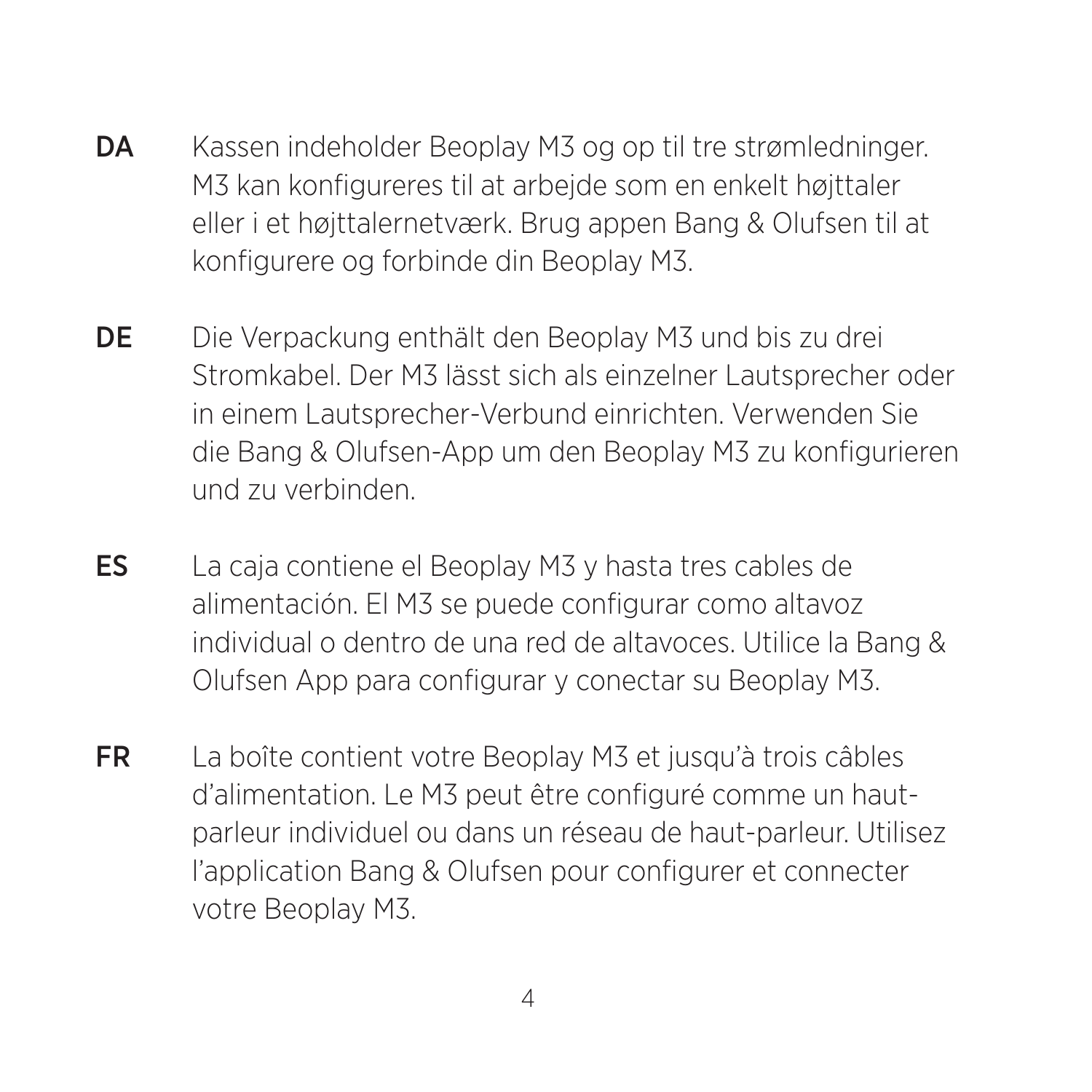- IT La scatola contiene il Beoplay M3 e fino a tre cavi di alimentazione. È possibile impostare l'M3 come diffusore singolo o in una rete di diffusori. Per configurare il Beoplay M3, usare la app Bang & Olufsen.
- JA Beoplay M3 には、最大で3本の電源ケーブルが同梱され ています。M3 は、独立したスピーカーとして、またはネ ットワーク内のスピーカーとして設定することができま す。Beoplay M3 の設定や接続には、Bang & Olufsen アプリ 。を使用します
- KO 상자에는 Beoplay M3 와 최대 3 개의 전원 케이블이 들어 있습니다 . M3 는 개별 스피커로 설정하거나 스피커 네트워크 내에 설치할 수 있습니다 . Beoplay M3 를 구성하고 연결하려면 Bang & Olufsen 앱을 사용합니다.
- **NL** De verpakking bevat de Beoplay M3 en maximaal drie stroomkabels. De M3 kan als aparte luidspreker of in een luidsprekernetwerk worden geïnstalleerd. Gebruik de Bang & Olufsen-app om de Beoplay M3 te configureren en aan te sluiten.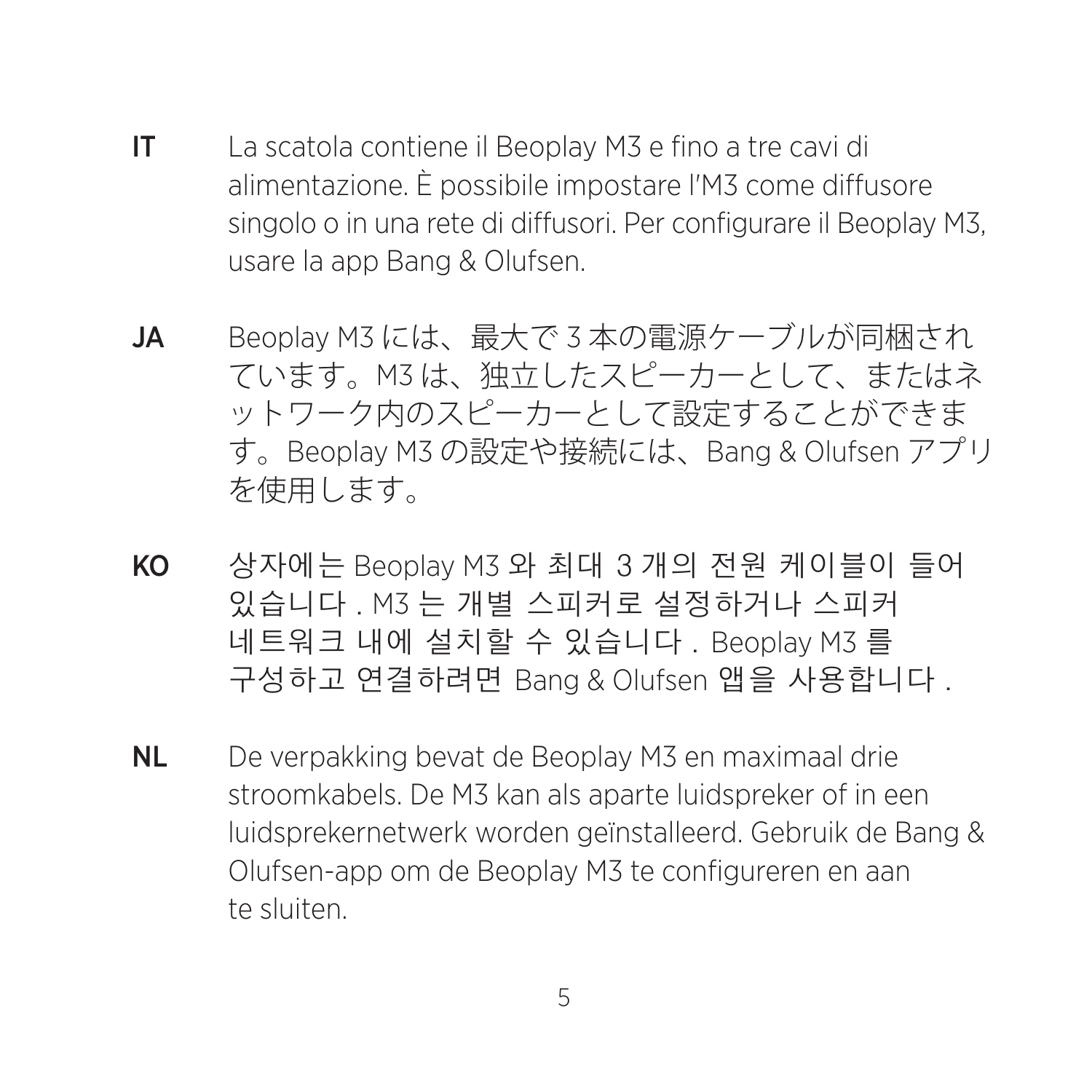- **PT** A caixa contém o Beoplay M3 e até três cabos de alimentação. O M3 pode ser configurado como um altifalante individual ou pode ser adicionado a uma rede de altifalantes. Utilize a aplicação Bang & Olufsen para configurar e ligar o Beoplay M3.
- RU Комплект поставки включает в себя устройство Beoplay МЗ и до трех силовых кабелей. Устройство МЗ может настраиваться как автономный громкоговоритель, так и в сети громкоговорителей. Используйте приложение Bang & Olufsen для конфигурации и подключения Вашего устройства Beoplay M3.
- SV Förpackningen innehåller Beoplay M3 och upp till tre strömförsörjningskablar. M3 kan ställas in för att fungera fristående eller i ett nätverk av högtalare. Använd Bang & Olufsen-appen för att konfigurera och ansluta Beoplay M3.
- ZH 产品包装盒内附 Beoplay M3 以及最多三根电源线。可按照 单个扬声器或在扬声器网络中对 M3 进行设置。使用 Bang & Olufsen 应用程序配置来连接 Beoplay M3。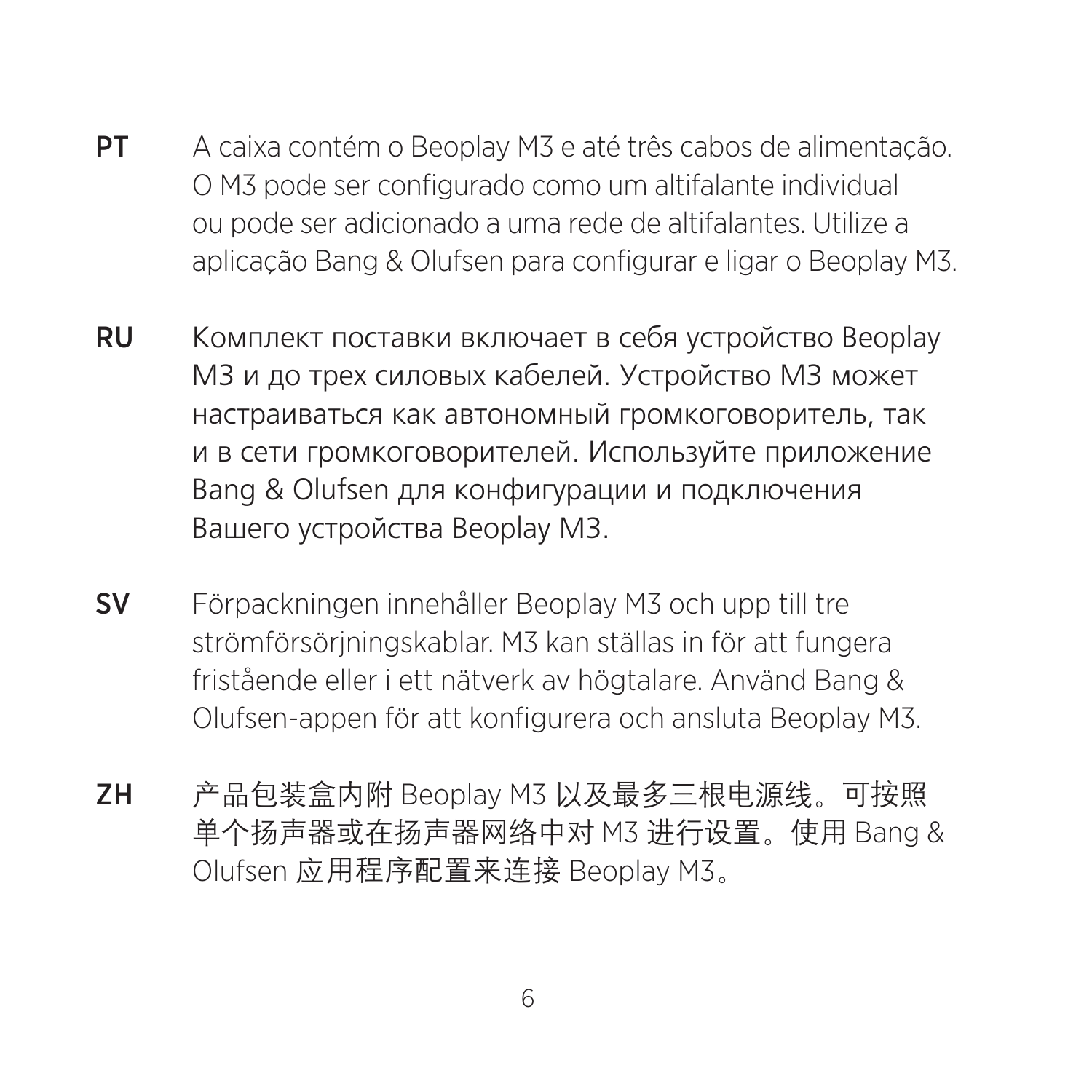ZHTW 盒內包含 Beoplay M3 以及最多三條電源線。可以將 M3 設 定為個別喇叭使用, 或在喇叭網路中使用。請使用 Bang & Olufsen 應用程式來組態與連接您的 Beoplay M3。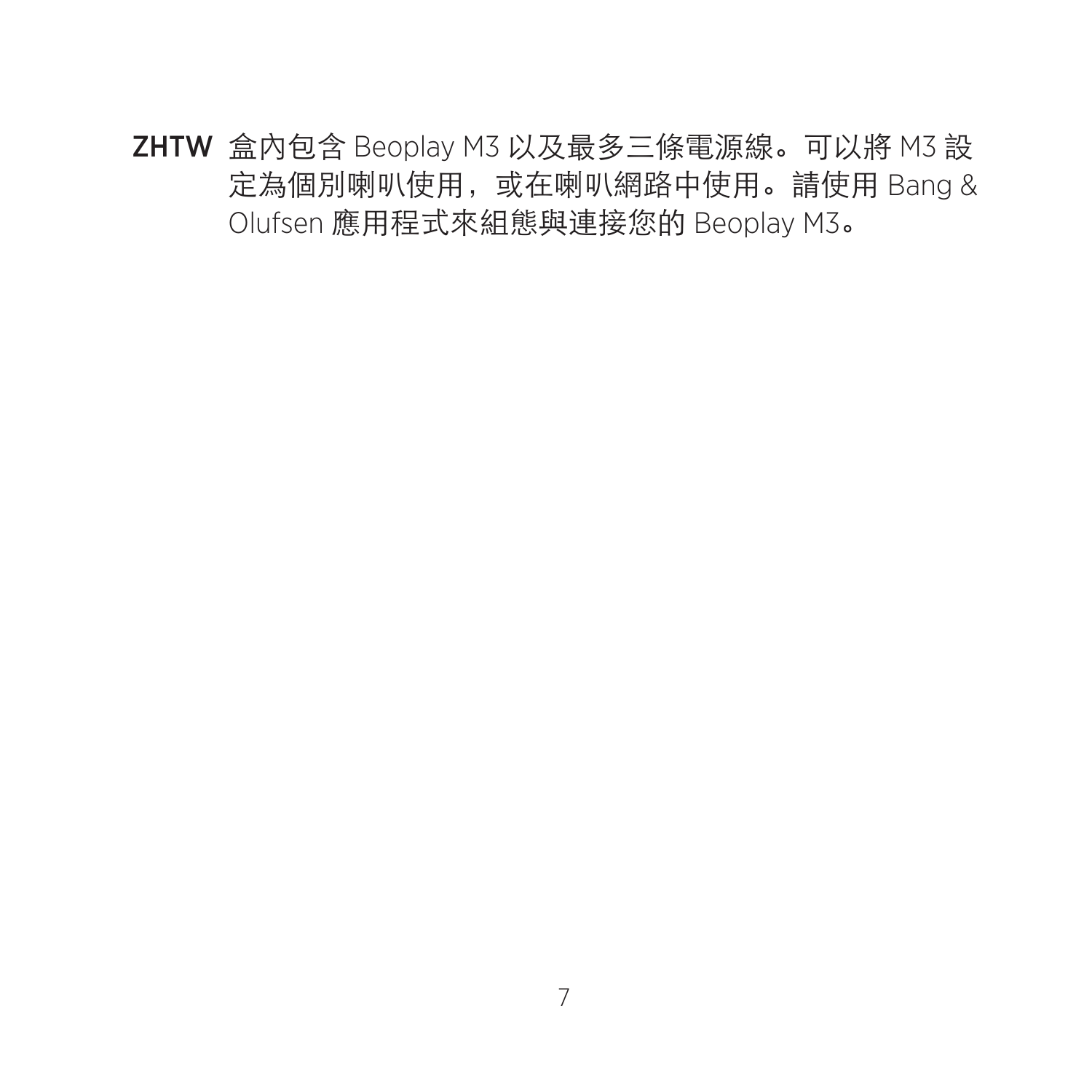#### Connecting your M3



EN Connect Beoplay M3 to the mains supply. Wait for 1 minute while both the connectivity indicator and the product indicator are flashing white. After the connectivity indicator flashes orange and a sound prompt is heard, the product is booted up and ready to be set up with the Bang & Olufsen app.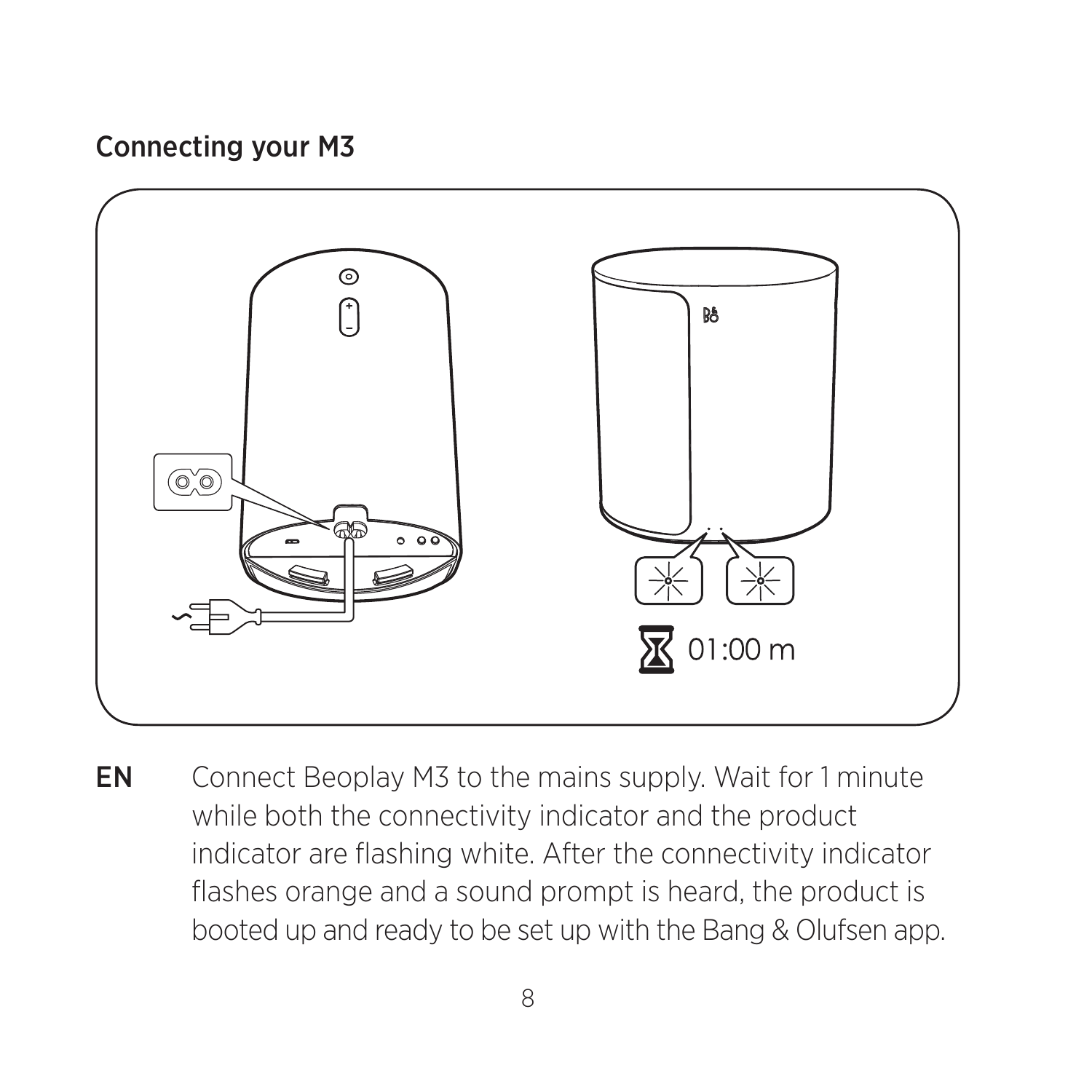- **DA** Slut Beoplay M3 til forsyningsnettet. Vent 1 minut på, at både forbindelsesindikatoren og produktindikatoren blinker hvid. Når forbindelsesindikatoren skifter til at lyse orange, og der afspilles en lyd, er produktet startet op og klart til konfiguration sammen med appen Bang & Olufsen.
- DE Schließen Sie den Beoplay M3 an eine Netzstromsteckdose an. Warten Sie 1 Minute, während die Konnektivitätsanzeige und die Geräteanzeige weiß blinken. Wenn die Konnektivitätsanzeige zu Orange wechselt und ein Signalton erklingt, wurde das Gerät hochgefahren und ist für die Einrichtung mithilfe der Bang & Olufsen-App bereit.
- ES Conecte el Beoplay M3 a la corriente. Espere 1 minuto hasta que el indicador de conectividad y el indicador del producto parpadeen en color blanco. Cuando el indicador de conectividad cambie al color naranja y se escuche una indicación sonora, el producto habrá arrancado y estará listo para configurarse con la Bang & Olufsen App.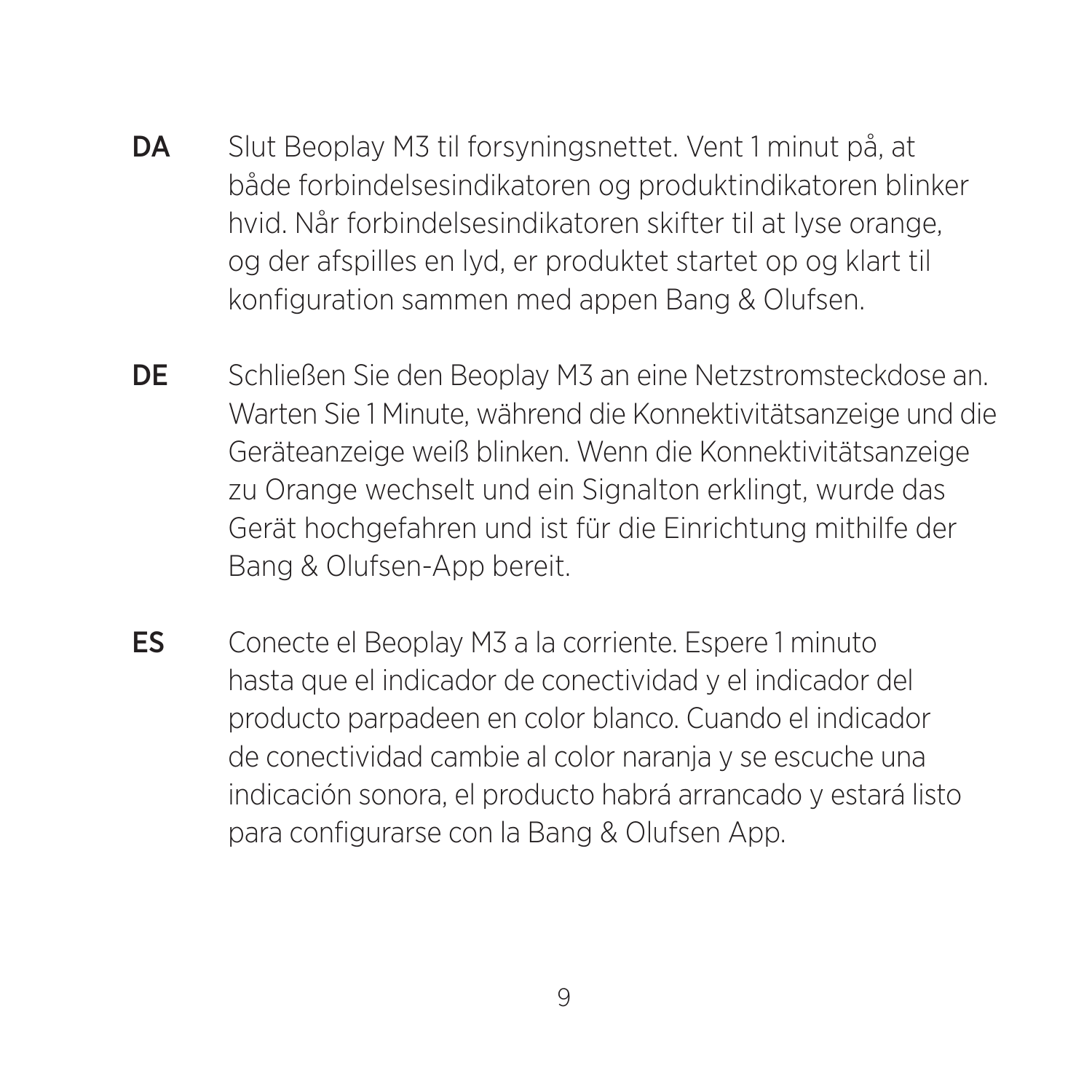- FR Connectez Beoplay M3 à l'alimentation secteur. Attendez 1 minute jusqu'a ce que les témoins de connectivité et du produit clignotent en blanc. Une fois que le témoin de connectivité devient orange et que l'on entend une invite sonore, le produit démarre et prêt pour être installé avec l'application Bang & Olufsen.
- IT Connettere il Beoplay M3 all'alimentazione di rete. Attendere 1 minuto mentre la spia di connettività e la spia del prodotto lampeggiano in bianco. Quando la spia di connettività diventa arancione e si ode un suono di avviso, il prodotto viene avviato ed è pronto a essere impostato con la app Bang & Olufsen.
- JA Beoplay M3 を電源に接続します。接続インジケータと製品 インジケータの両方が白色に点滅している間 (1分間) は お待ちください。接続インジケータがオレンジ色に変化し、 音声による指示があった後、本体の起動が完了し、Bang & Olufsen アプリを使用して設定することができます。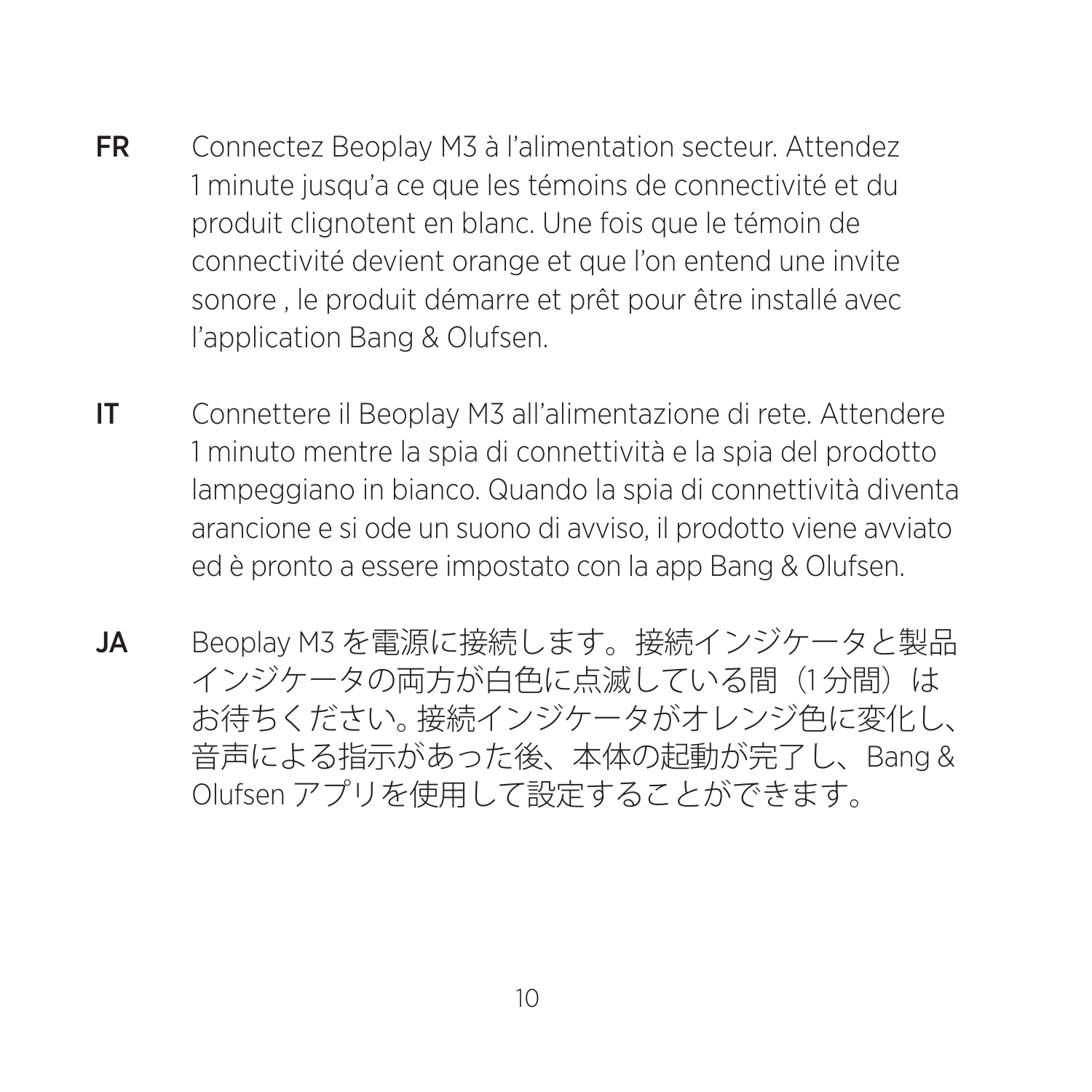- KO Beoplay M3 를 주전원 콘센트에 연결합니다. 연결 표시기와 제품 표시기 모두가 흰색으로 깜박일 때까지 1분 동안 기다립니다 . 연결 표시기가 주황색으로 바뀌고 신호음이 울린 후에 제품이 부팅되고 Bang & Olufsen 앱을 사용해 설정할 준비가 됩니다.
- NL Sluit de Beoplay M3 aan op het lichtnet. Wacht 1 minuut terwijl de aansluitingsindicator en de productindicator wit knipperen. Nadat de aansluitingsindicator oranje is geworden en een geluidstoon is afgegaan, wordt het apparaat ingeschakeld en is het klaar om te worden geïnstalleerd met de Bang & Olufsen-app.
- **PT** Lique o Beoplay M3 à corrente elétrica. Espere um minuto enquanto o indicador de conectividade e o indicador do produto estiverem a piscar com uma cor branca. Após o indicador de conectividade mudar para laranja e depois de para pronto para produto e iniciado e está pronto para ser configurado com a aplicação Bang & Olufsen.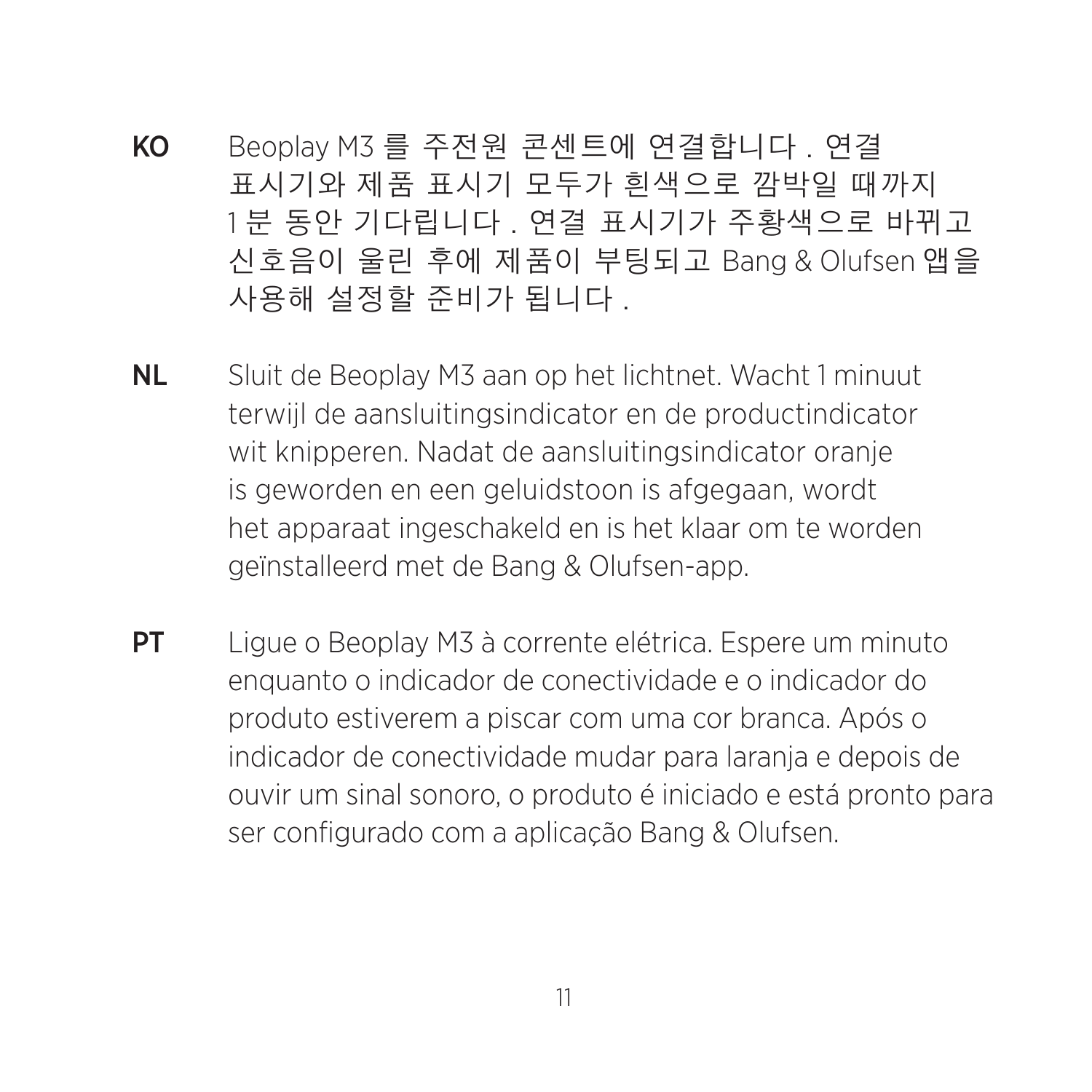- RU Подключите устройство Beoplay M3 к сетевому источнику электропитания. Подождите 1 минуту до тех пор, пока индикатор подключения и индикатор изделия не начнут мигать белым. После того, как индикатор подключения изменит цвет на оранжевый и раздастся звуковой сигнал, изделие загружено и готово к настройке с использованием приложения Bang & Olufsen.
- **SV** Anslut Beoplay M3 till elnätsanslutningen. Vänta i en minut medan både anslutningsindikatorn och produktindikatorn blinkar med vitt sken. När anslutningsindikatorn ändrar färg till orange och en ljudsignal hörs har produkten startat och är klar att ställas in med Bang & Olufsen-appen.
- ZH 将 Beoplay M3 连接至主电源。连接指示灯和产品指示灯呈 白色, 闪烁一分钟。当连接指示灯变为橙色并听到提示音时, 则本产品已启动,然后准备使用 Bang & Olufsen 应用程序 。进行配置
- ZHTW 將 Beoplay M3 連接到電源插座。請等候1分鐘, 此時連線指 示燈與產品指示燈同時閃白燈。當連線指示燈變成橘色且 聽到提示聲音時, 即表示產品已經啟動且準備好與 Bang & Olufsen 應用程式進行設定。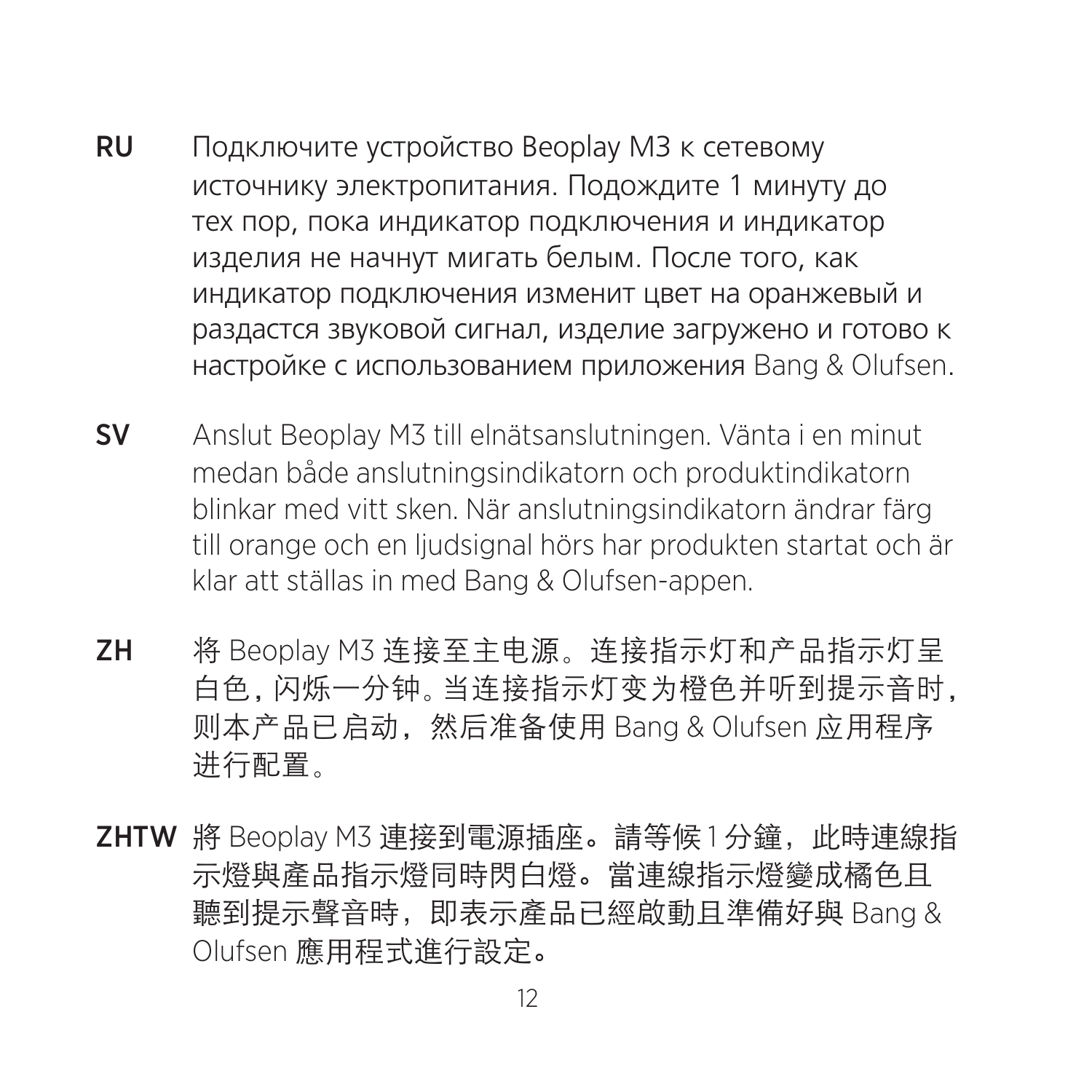#### Streaming music



EN Beoplay M3 is a connected speaker, using Google Chromecast built-in Multi-room and Apple AirPlay. As a point-to-point source, Bluetooth is always open for pairing. Turn on Bluetooth on your device and select Beoplay M3.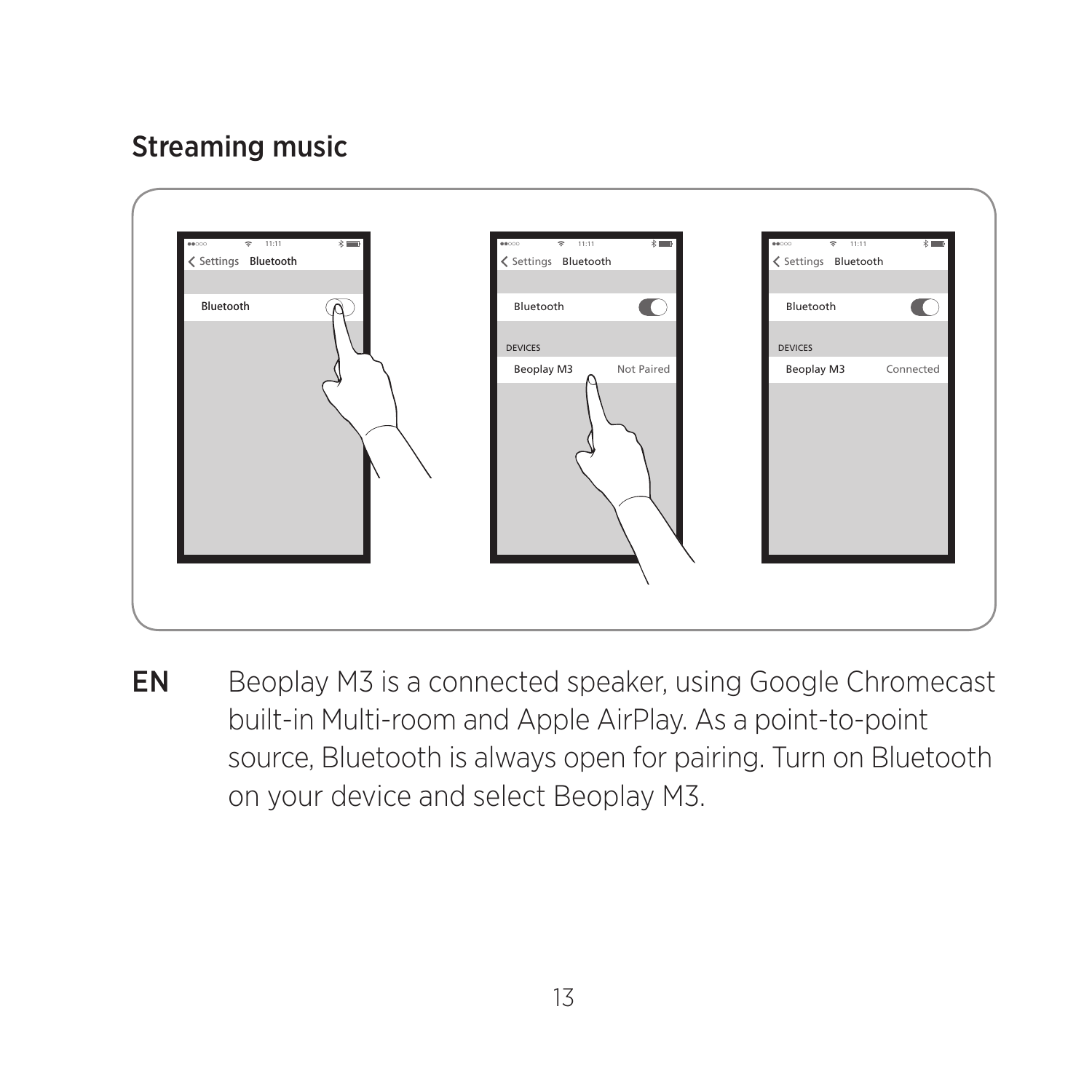- DA Beoplay M3 er en forbundet højttaler, som anvender Google Chromecast built-in Multi-room og Apple AirPlay. Som en kilde er Bluetooth altid tilgængelig til pardannelse. Aktivér Bluetooth på din enhed, og vælg Beoplay M3.
- DE Der Beoplay M3 ist ein vernetzter Lautsprecher, der mit Google Chromecast built-in Multi-room und Apple AirPlay kompatibel ist. Als Punkt-zu-Punkt-Quelle ist Bluetooth immer für die Kopplung aktiv. Schalten Sie auf Ihrem Gerät Bluetooth ein und wählen Sie den Beoplay M3.
- ES Beoplay M3 es un altavoz conectado que utiliza Google Chromecast built-in Multi-room y Apple AirPlay. Como fuente punto a punto, Bluetooth siempre está activado para emparejar. Encienda Bluetooth en su dispositivo y seleccione Beoplay M3.
- **FR** Le Beoplay M3 est un haut-parleur connecté, en utilisant Google Chromecast built-in Multi-room et Apple AirPlay. En tant que source de point à point. Bluetooth est toujours ouvert pour l'appariement. Activez Bluetooth sur votre appareil et sélectionnez Beoplay M3.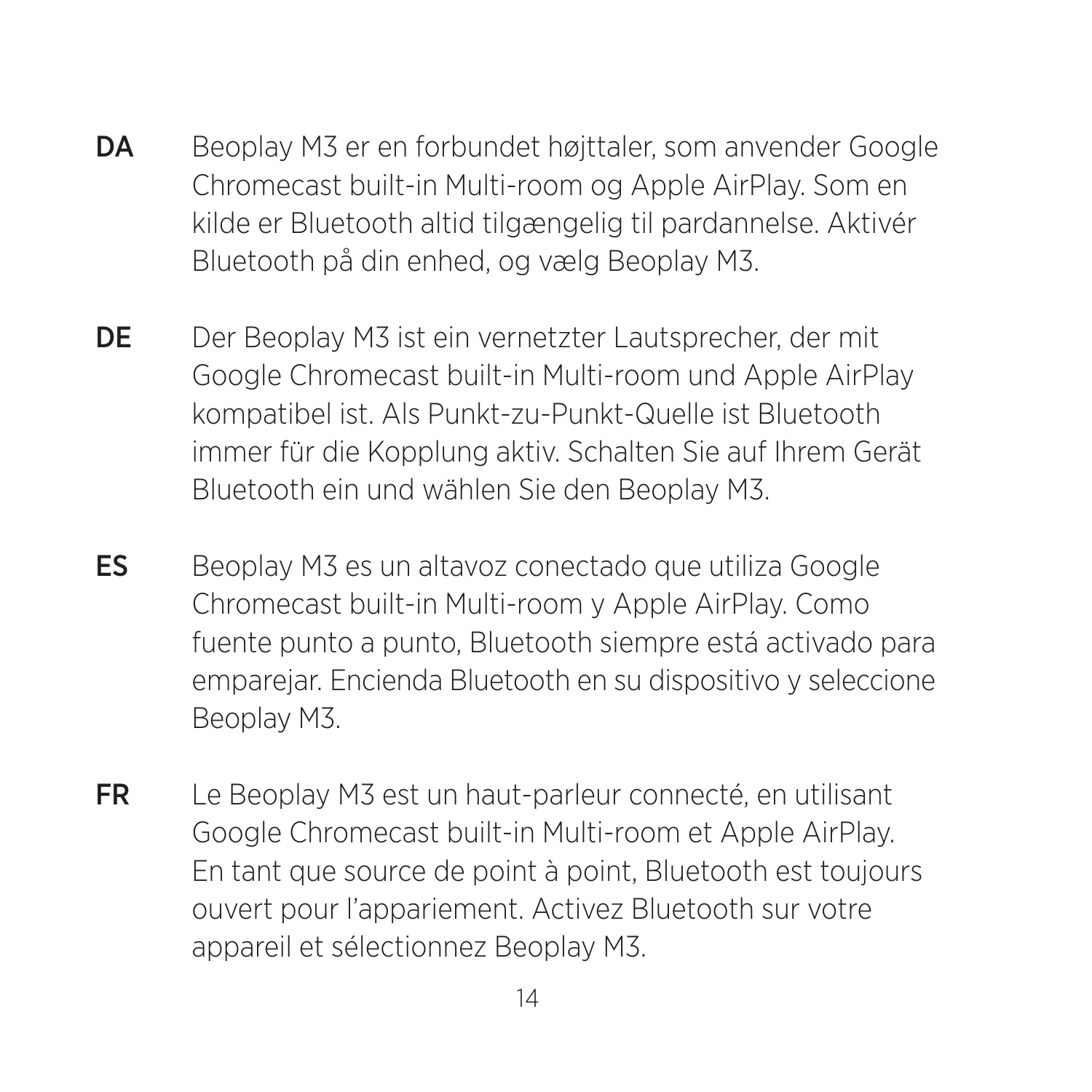- IT Il Beoplay M3 è un diffusore collegato, usando Google Chromecast built-in Multi-room e Apple AirPlay. In quanto sorgente point-to-point, il Bluethoot è sempre aperto per l'accoppiamento. Accendere il Bluetooth sul dispositivo e selezionare Beoplay M3.
- JA Beoplay M3 は接続型スピーカーで、Google Chromecast built-in Multi-room または Apple AirPlay を使用します。ポ イント・ツー・ポイント音源として、Bluetoothは常にペア リング可能な状態に維持されます。お使いのデバイスで Bluetooth をオンにし、Beoplay M3 を選択します。
- in Multi-room 및 Apple AirPlay 를 사용합니다 . 점대점 **KO** Beoplay M3 는 연결형 스피커로, Google Chromecast built-소스로서 Bluetooth 는 항상 페어링에 개방되어 있습니다. 장치에서 Bluetooth 를 켜고 Beoplay M3 를 선택합니다.
- NL Beoplay M3 is een aangesloten luidspreker die gebruik maakt van Google Chromecast built-in Multi-room en Apple AirPlay. Als een "point-to-point"-bron is Bluetooth altijd voor koppeling beschikbaar. Activeer Bluetooth op uw apparaat en selecteer Beoplay M3.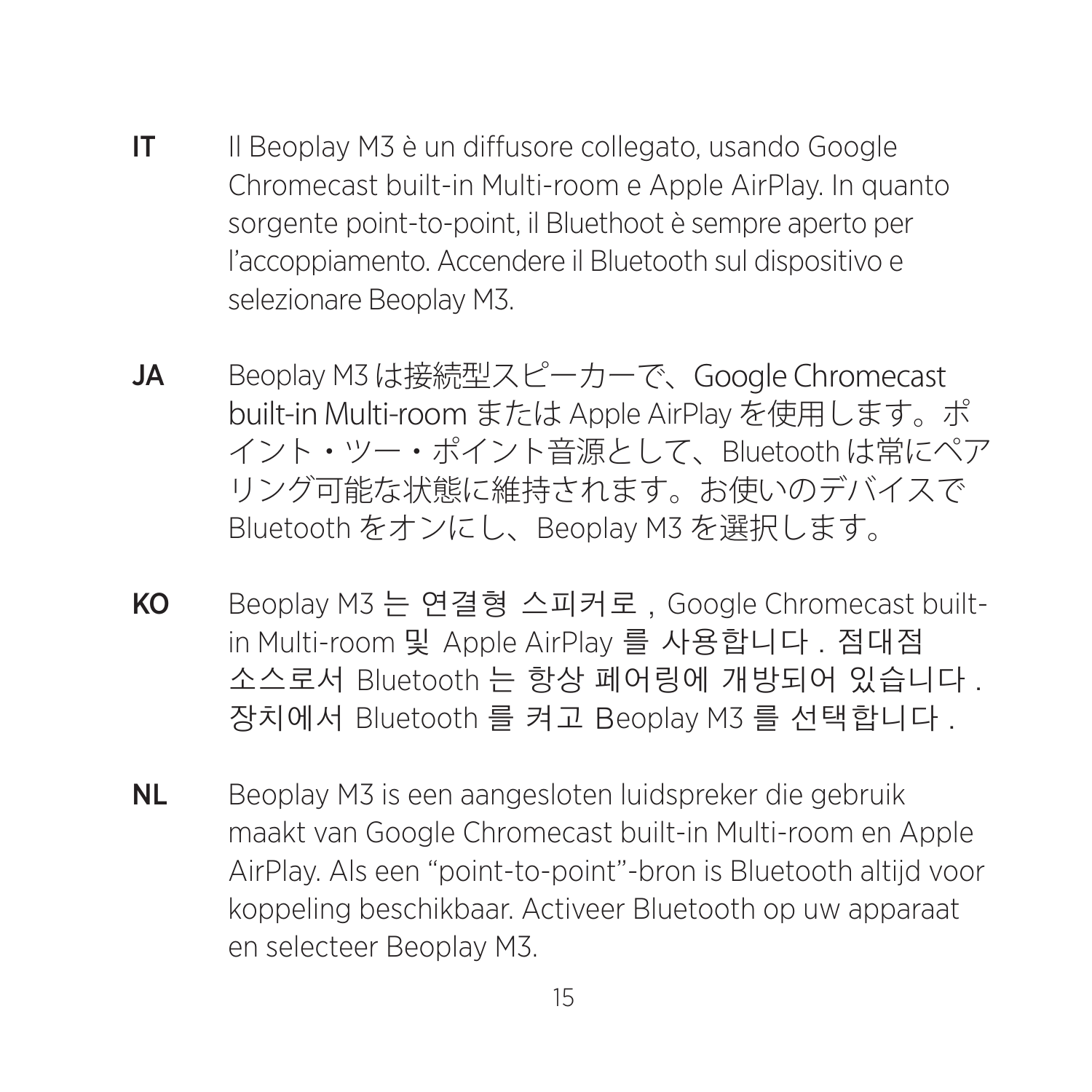- **PT** O Beoplay M3 é um altifalante que se liga através do Google Chromecast built-in Multi-room e Apple AirPlay. Como fonte ponto a ponto, o Bluetooth está sempre aberto para fins de emparelhamento. Ligue o Bluetooth do seu dispositivo e selecione Beoplay M3.
- RU Устройство Beoplay M3 является подключенным громкоговорителем, использующим Google Chromecast built-in Multi-room и Apple AirPlay. Являясь сквозным источником, Bluetooth всегда открыт для установления сопряжения. Включите Bluetooth на Вашем устройстве и выберите Beoplay M3.
- sv Beoplay M3 är en högtalare med anslutningsmöjlighet som kan användas med Google Chromecast built-in Multi-room och med Apple AirPlay. Parkoppling från punkt till punkt kan alltid göras via Bluetooth. Starta Bluetooth på din enhet och välj Beoplay M3.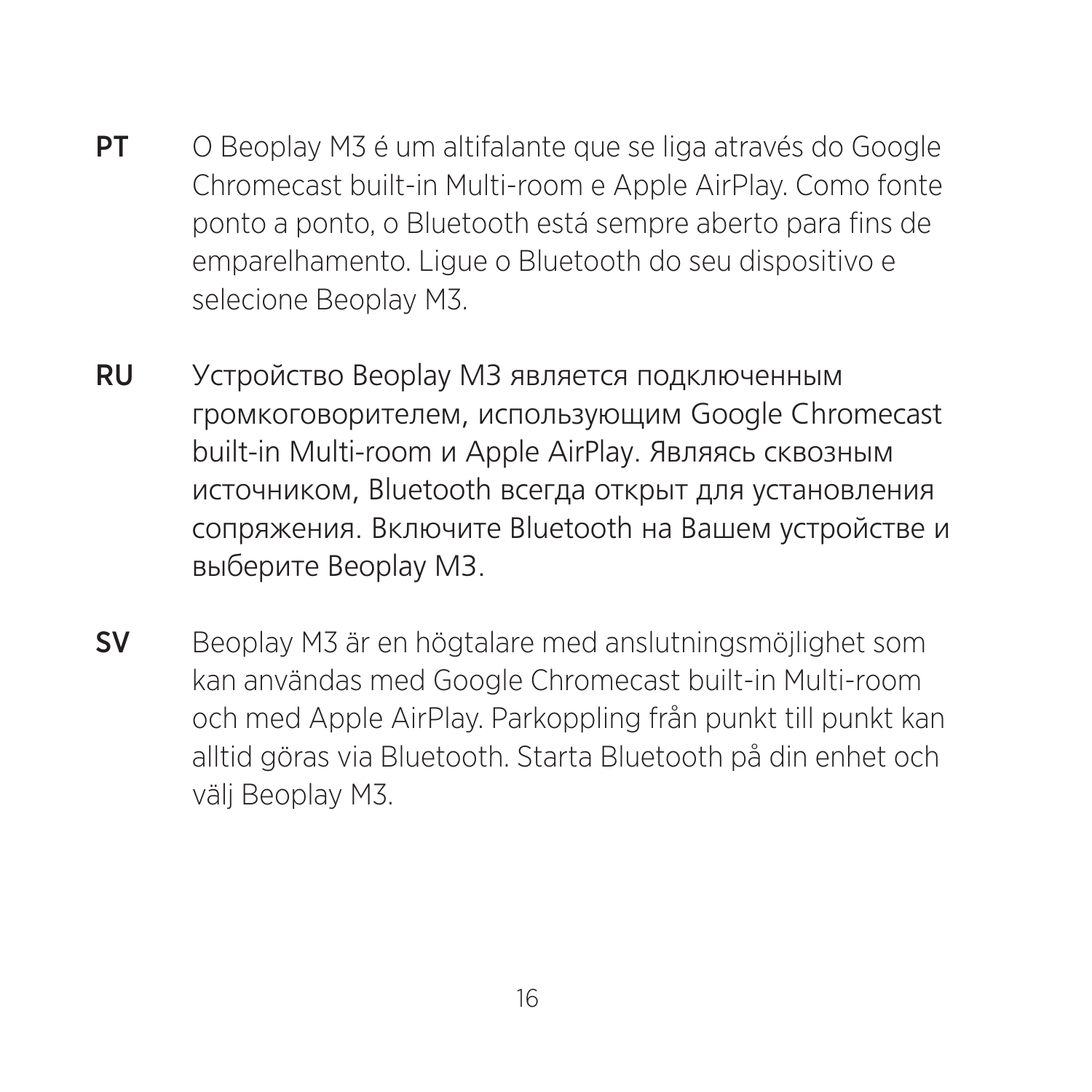- ZH Beoplay M3 已使用 Google Chromecast built-in Multi-room 和 Apple AirPlay 连接到扬声器。作为点对点源, 必须始终 打开蓝牙以进行配对。打开设备上的蓝牙功能,然后选择 Beoplay M3.
- ZHTW Beoplay M3 已經使用 Google Chromecast built-in Multi-room 與 Apple AirPlay 連接到喇叭。做為點對點的來源, 藍牙功 能將永遠開啟以供配對。請在裝置上開啟藍牙功能,然後 選擇 Beoplay M3。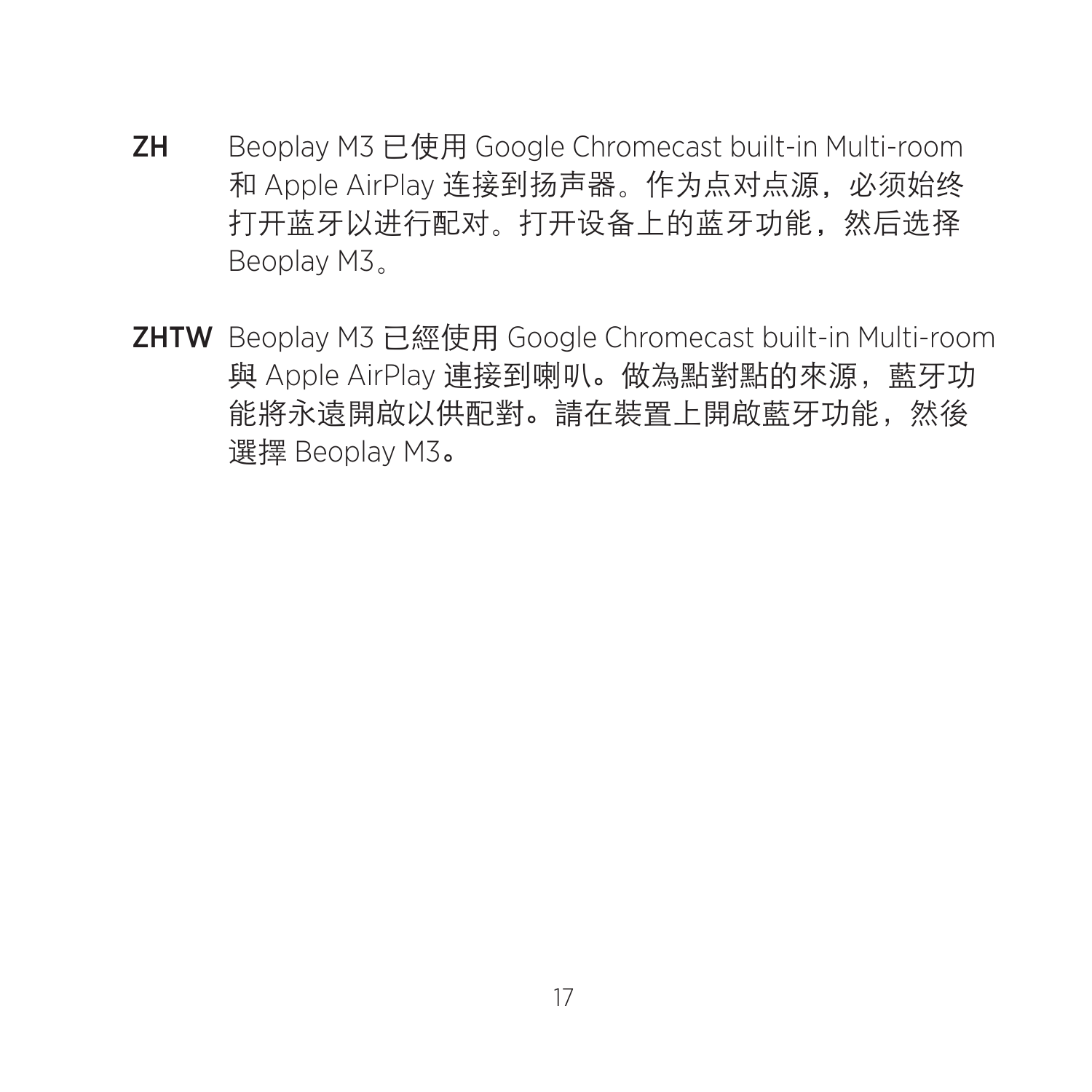#### **Basic operation**



**EN** A Volume switch Press +/- to increase/decrease volume. B Press During standby, press the Connect/Join button to join existing multi-room groups. If no groups are available, the last connected source will initiate (Bluetooth). During audio playback, press to pause/play. Double press to switch source.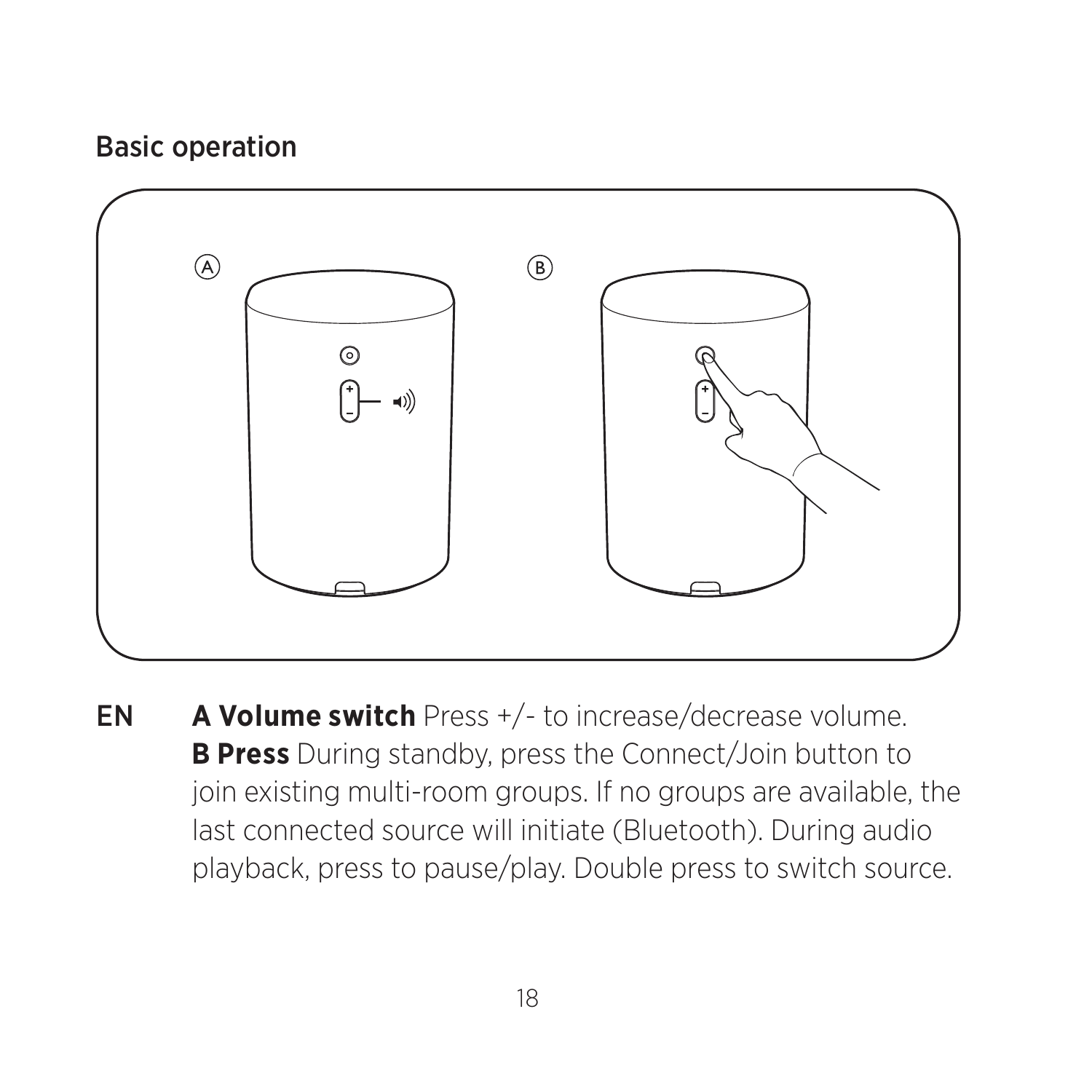- **DA A Lydstyrkeknap** Tryk på +/- for at forøge/reducere lydstyrken. B Tryk på I standbytilstand skal du trykke p knappen Forbind/ tilmeld for at tilmelde dig eksisterende multilokalegrupper. Hvis der ikke er nogen grupper tilgængelige, aktiveres den sidst valgte kilde (Bluetooth). Under afspilning af lyd skal du trykke på denne knap for at sætte afspilningen på pause/genoptage afspilningen. Tryk to gange for at skifte kilde.
- **DE** A Lautstärketaste Drücken Sie +/- für lauter/leiser. B Drücken Drücken Sie im Standby-Modus die Taste "Verbinden/Beitreten", um bestehenden Mehrraum-Gruppen beizutreten. Wenn keine Gruppen verfügbar sind, wird die zuletzt verbundene Quelle initiiert (Bluetooth). Drücken Sie während der Audiowiedergabe diese Taste, um die Wiedergabe zu pausieren/fortzusetzen oder zweimal, um die Quelle umzuschalten.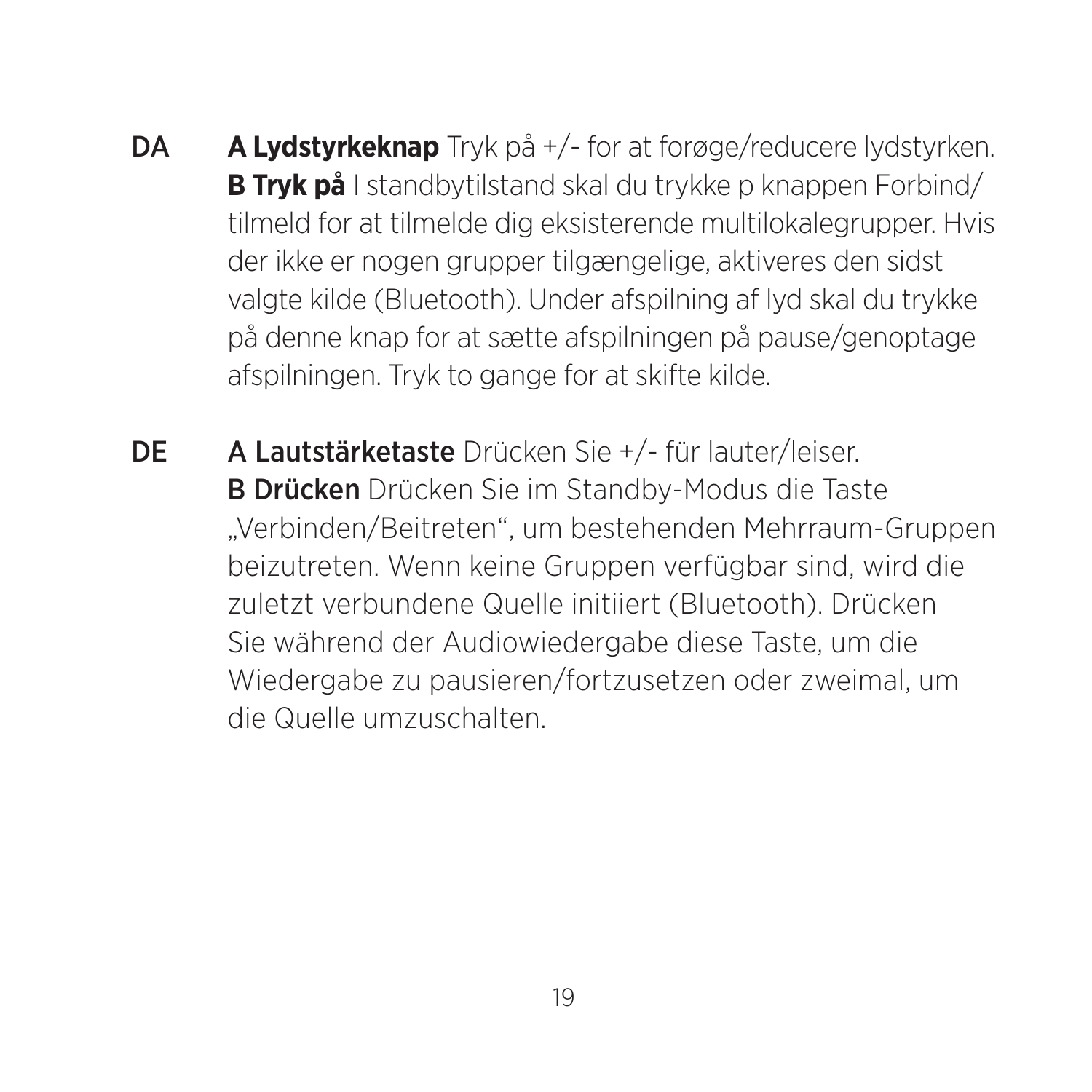- ES **A Botón de volumen** Pulse +/- para aumentar/disminuir el volumen. **B Pulsar** En modo de espera, pulse el botón Connect/Join (Conectar/Unirse) para unirse a grupos multisala existentes. Si no hay ningún grupo disponible, se iniciará la última fuente conectada (Bluetooth). Durante la reproducción de sonido, pulse este botón para pausar/ reproducir y púlselo dos veces para cambiar de fuente.
- **FR A Bouton Volume** Appuyez sur  $+/-$  pour augmenter/diminuer le volume. **B Appuyer** en mode veille, appuyez sur le bouton Connecter/Joindre pour rejoindre les groupes multi-pièces existants. Si aucun groupe n'est disponible, la dernière source connectée démarrera (Bluetooth). Lors de la lecture audio, appuyez sur ce bouton pour suspendre/lire, et appuyez deux fois pour changer de source.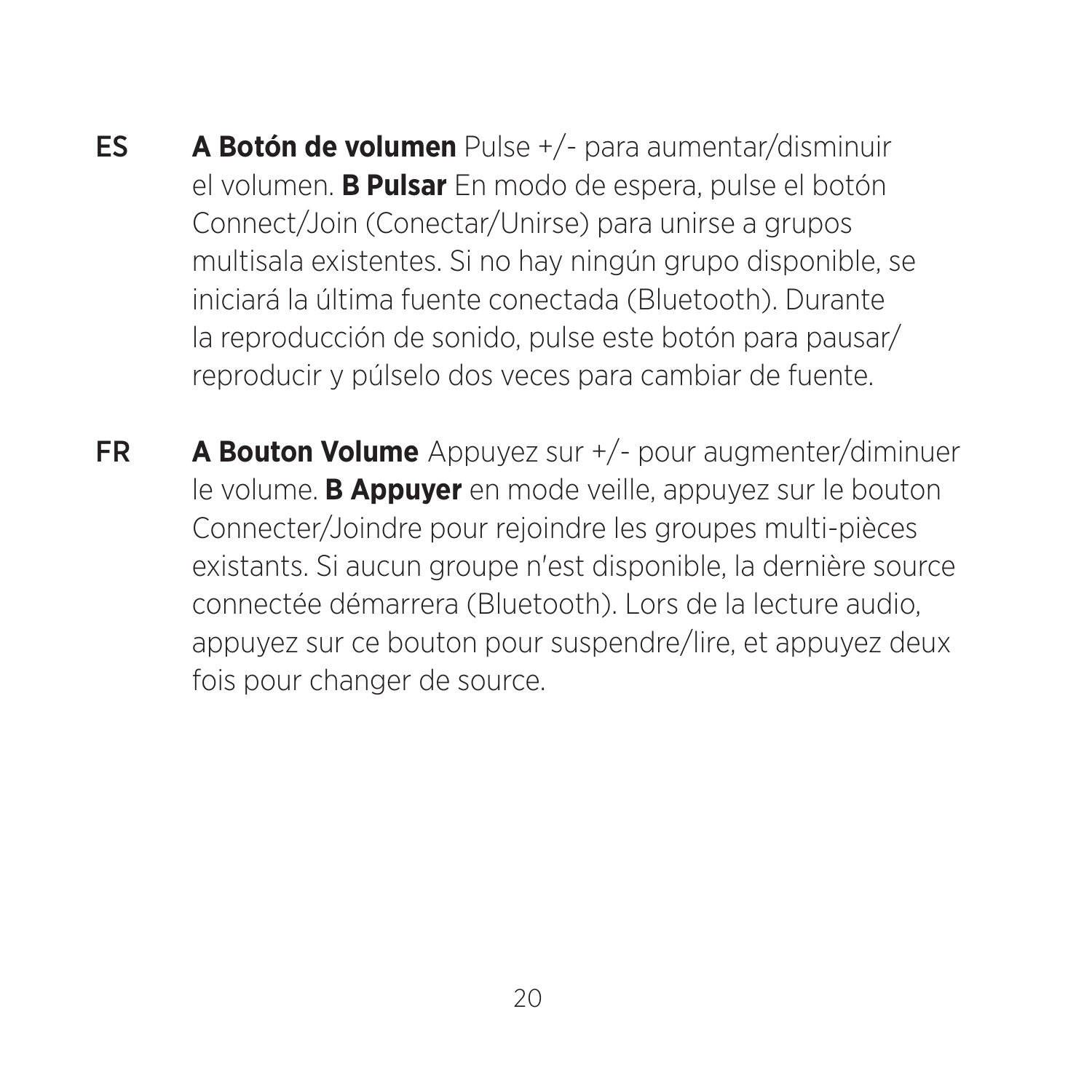- **iff A Pulsante Volume** Premere +/- per aumentare/diminuire il volume. **B Premere** quando in modalità standby, premere il pulsante Connect/Join per unirsi ai gruppi multistanza esistenti. In caso non siano disponibili gruppi, verrà avviata l'ultima sorgente connessa (Bluetooth). Durante la riproduzione audio, premere questo pulsante per mettere in pausa/riprodurre e premerlo due volte per cambiare sorgente.
- **JA A音量ボタン** +/- のいずれかを押して音量を上げ下げます。 **B Press ボタン** スタンバイ モード時に Connect/loin ボタン を押すと、既存のマルチルームグループに加わります。参 加できるグループが存在しない場合は、最後に接続した音 源 (Bluetooth) で開始します。オーディオの再生中にこの ボタンを押すと再生が一時停止し、再度押すと再開します。 また、2回連続で押すと音源が切り替わります。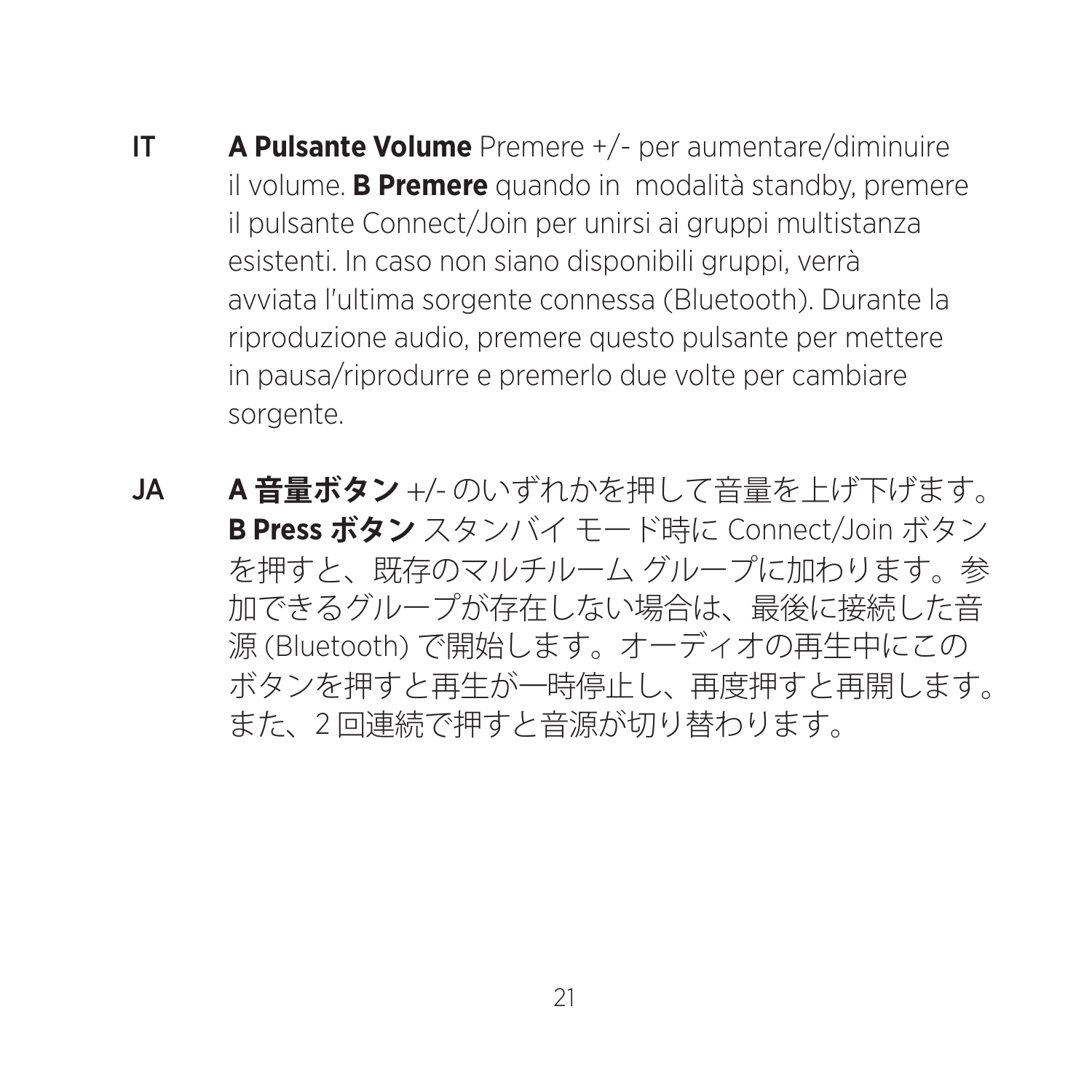KO A 볼륨 버튼 볼륨을 증가 / 감소시키려면 +/- 를 누릅니다 . B Press 대기 모드에 있을 때 연결 / 참가 버튼을 누르면 기존의 멀티룸 그룹에 참여할 수 있습니다 . 이용 가능한 그룹이 없을 경우, 마지막으로 연결된 소스가 개시됩니다 (Bluetooth). 오디오 재생 중 일시 중지 / 재생하려면 이 버튼을 누르고, 소스를 전환하려면 두 번 . 누릅니다

**NL A Volume toets** Druk op +/- om het volume te verhogen/ verlagen. **B Drukken** Druk in de stand-bymodus op de roomgroepen. Als er geen groepen beschikbaar zijn, dan toets verbinden/aansluiten om u aan te sluiten bij multiinitieert de laatst verbonden bron (Bluetooth). Druk tijdens het afspelen van audio op deze toets voor pauze/afspelen en druk er twee keer op om de bron om te schakelen.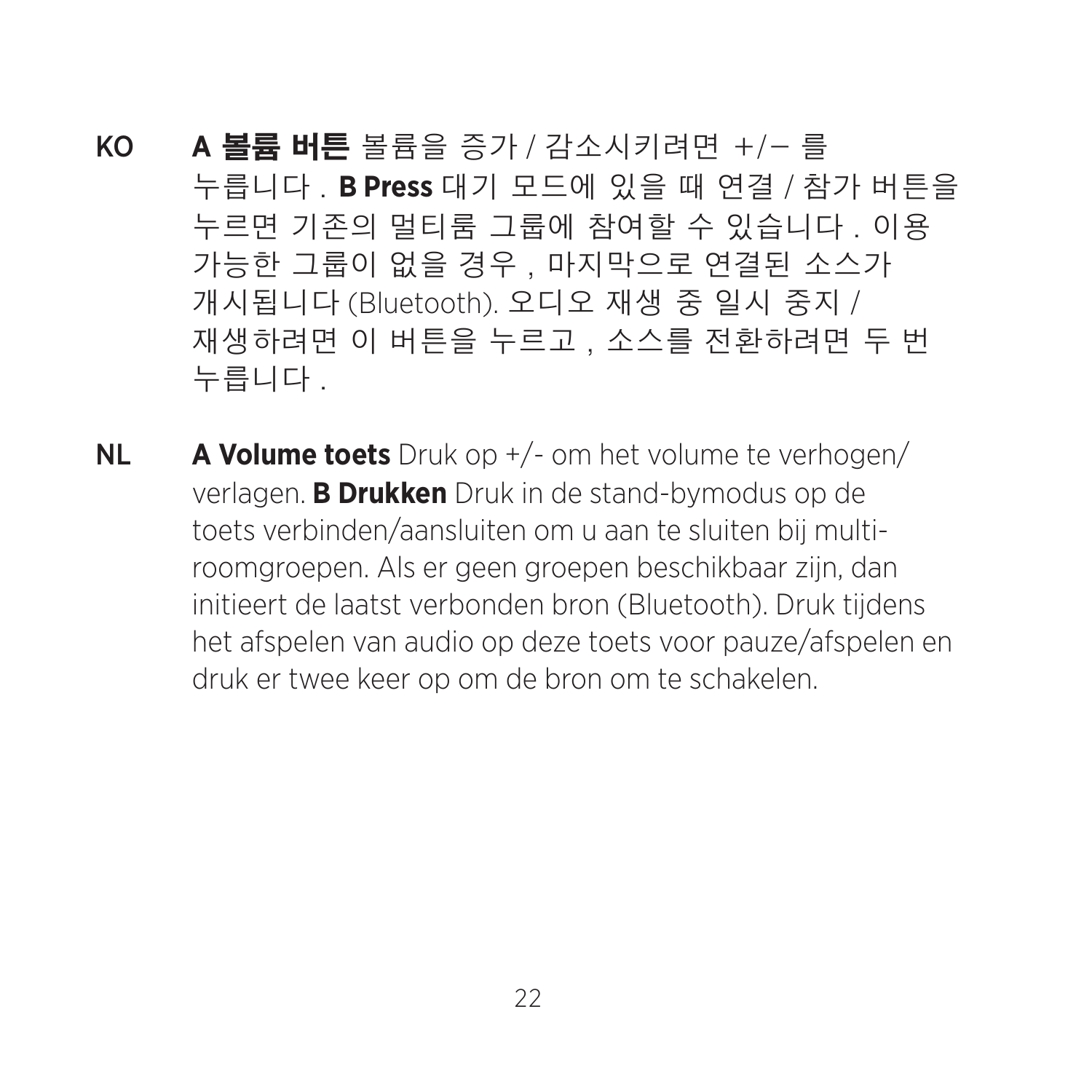- **PT A Botão de volume** Pressione +/- para aumentar/diminuir o volume. **B Pressione** No modo de espera, pressione o botão Ligar/Associar para associar a grupos de várias salas existentes. Se não houver grupos disponíveis, será iniciada a última fonte ligada (Bluetooth). Durante a reprodução de áudio, pressione. este botão para colocar em pausa/reproduzir e pressione duas vezes para alternar a fonte.
- **RU А Кнопка громкости** Нажмите +/- для увеличения/ уменьшения уровня. **В Нажимная кнопка** режиме ожидания нажмите кнопку подключения/присоединения. чтобы присоединиться к имеющимся группам в системе мультирум. При отсутствии групп запустится последний подключенный источник (Bluetooth). При воспроизведении аудиофайлов нажмите данную кнопку, чтобы остановить/проиграть файл и дважды нажмите ее для переключения источника.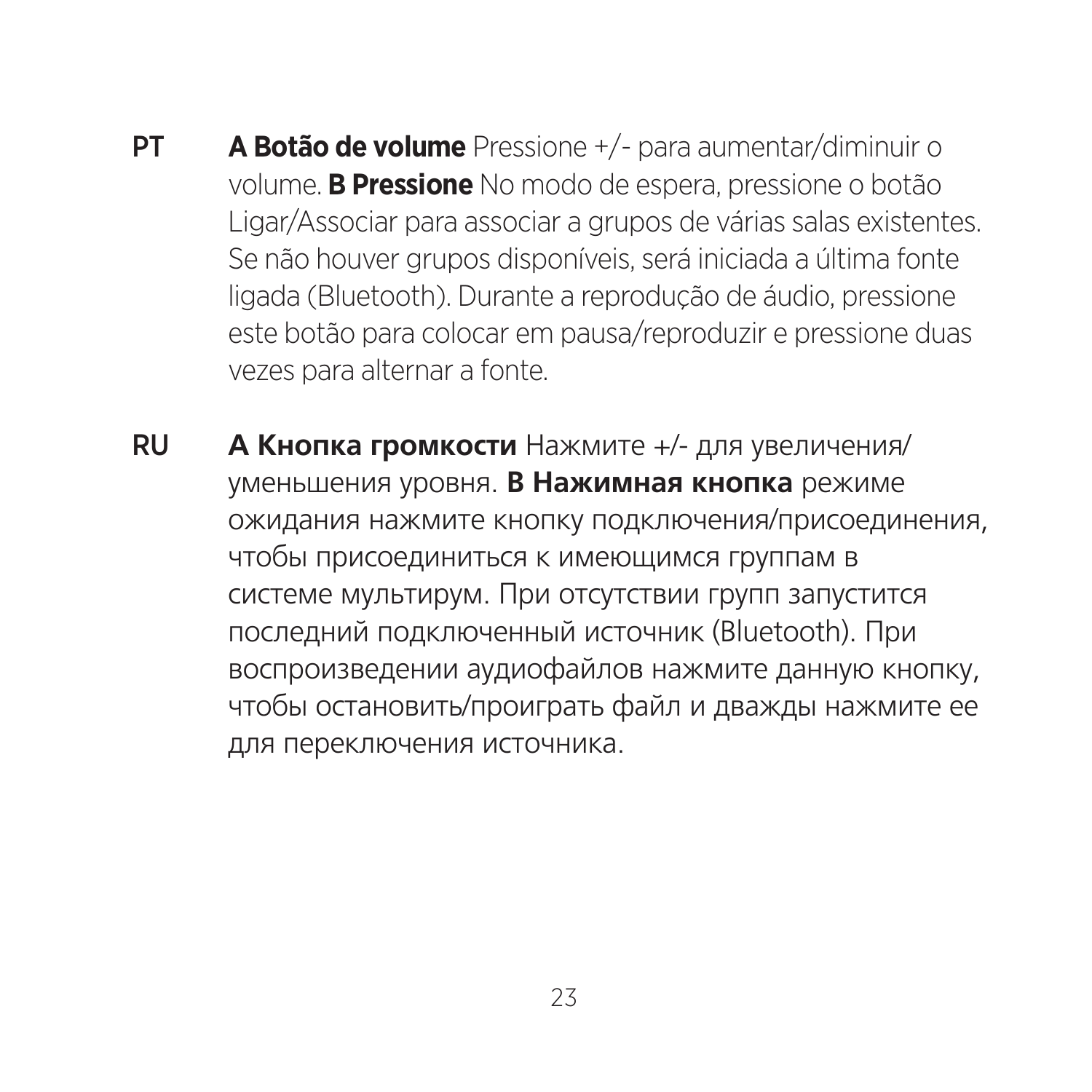- **SV A Volymknapp** Tryck +/- för att öka/minska volymen. **B Tryck** När den är istandby-läge, tryck knappen Anslut/Gå med för att gå med i befintliga flerrumsgrupper. Om inga grupper är tillgängliga. startar den senast anslutna källan (Bluetooth). Under liuduppspelning, tryck denna knapp för att pausa/ spela, och tryck två gånger för att byta källa.
- ZH A 音量按钮按 +/- 增加 / 减小音量。B 按下当外干待机模式 时. 按"连接/加入" (Connect/Join) 按钮加入现有的多 房间组。如果没有可用组。将启动最后连接的源(蓝牙)。 在音频播放过程中,按此按钮暂停/播放,然后双击它切换 。音源
- ZHTW A 音量按鈕按一下 +/- 以增加 / 降低音量。B 按下在待機模 式下, 按一下「連接 / 加入」按鈕以退出多房間群組。如 果沒有可用的群組,則將初始化最後連接的來源(藍牙)。 音訊播放期間,按一下此按鈕可暫停 / 播放,按兩下可切換 。來源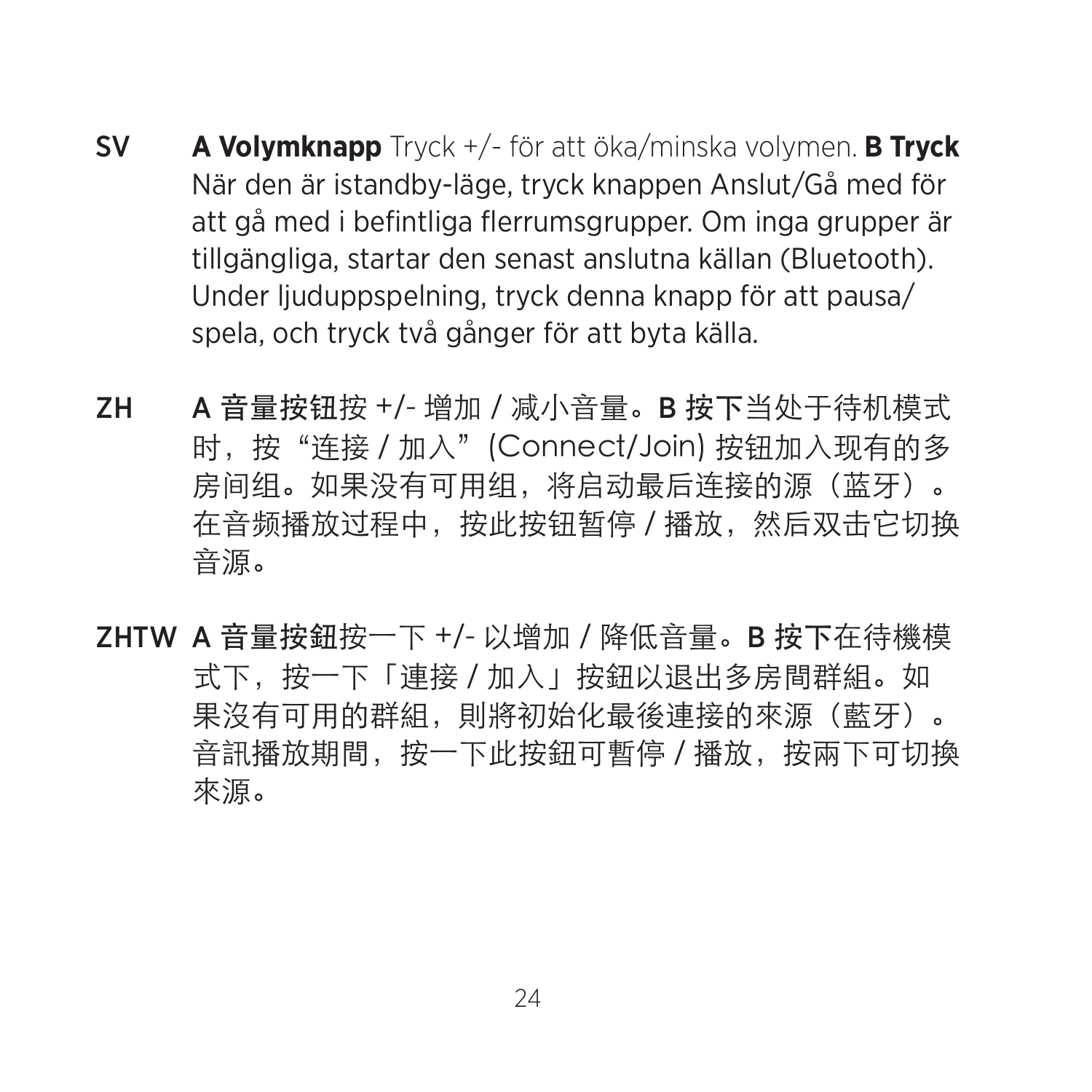The Wi-Fi CERTIFIED™ Logo is a certification mark of Wi-Fi Alliance®

Important information AirPlay. iPad, iPhone, iPod, iPod classic, iPod nano, iPod touch, and Retina are trademarks of Apple Inc.. registered in the U.S. and other countries, iPad Air, iPad mini, and Lightning are trademarks of Apple Inc.

Google Chromecast and the Google Chromecast badge are trademarks of Google inc.





## **Google Chromecast**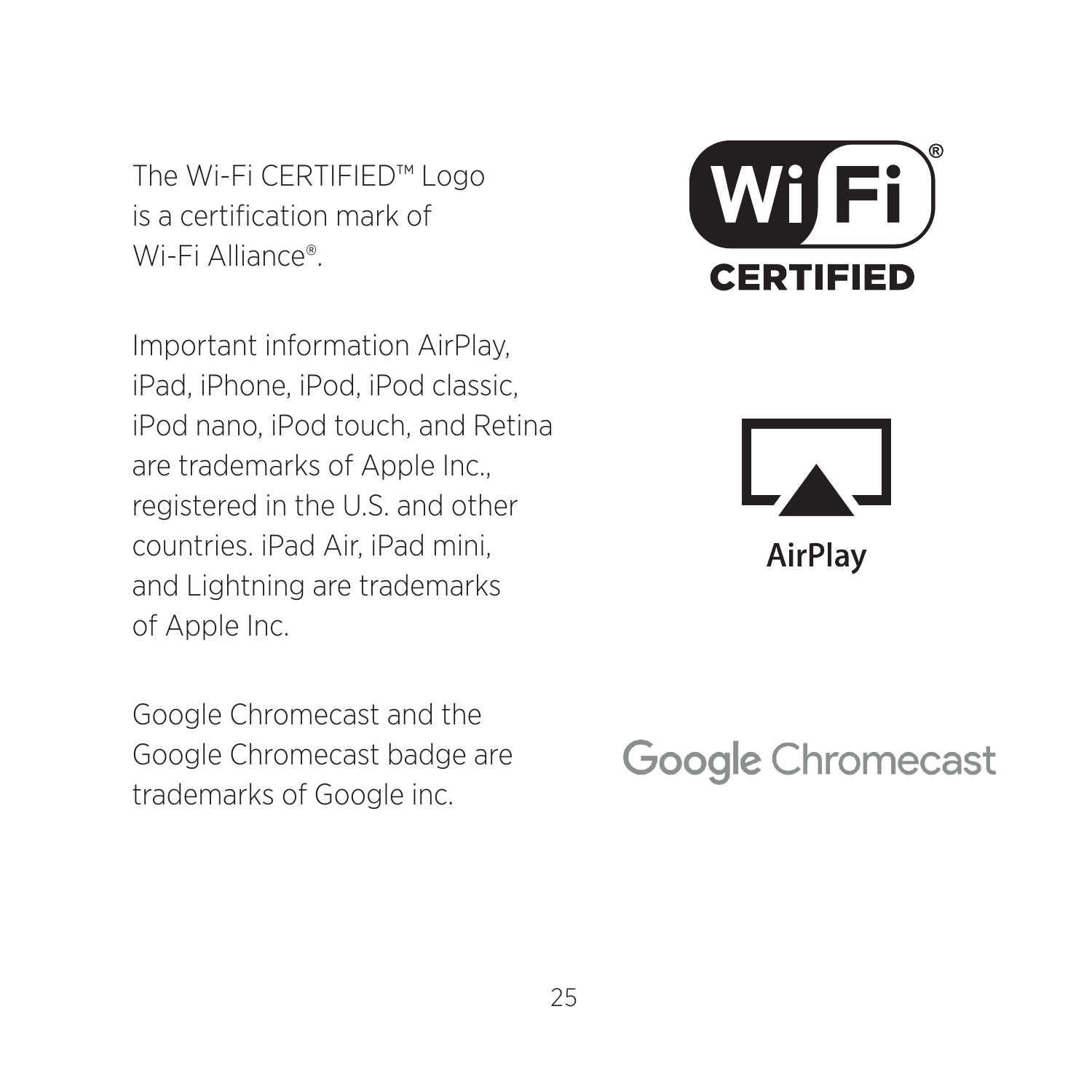The Bluetooth® word mark and logos are registered trade-marks owned by Bluetooth SIG, Inc. and any use of such marks by Bang & Olufsen group is under license. Other trade-marks and trade names are those of their respective owners.

The Deezer name and logo are trademarks of Deezer. All other trademarks are the property of their respective owners.



# **a.HeiDEEZER**





CAL17LP1330T3

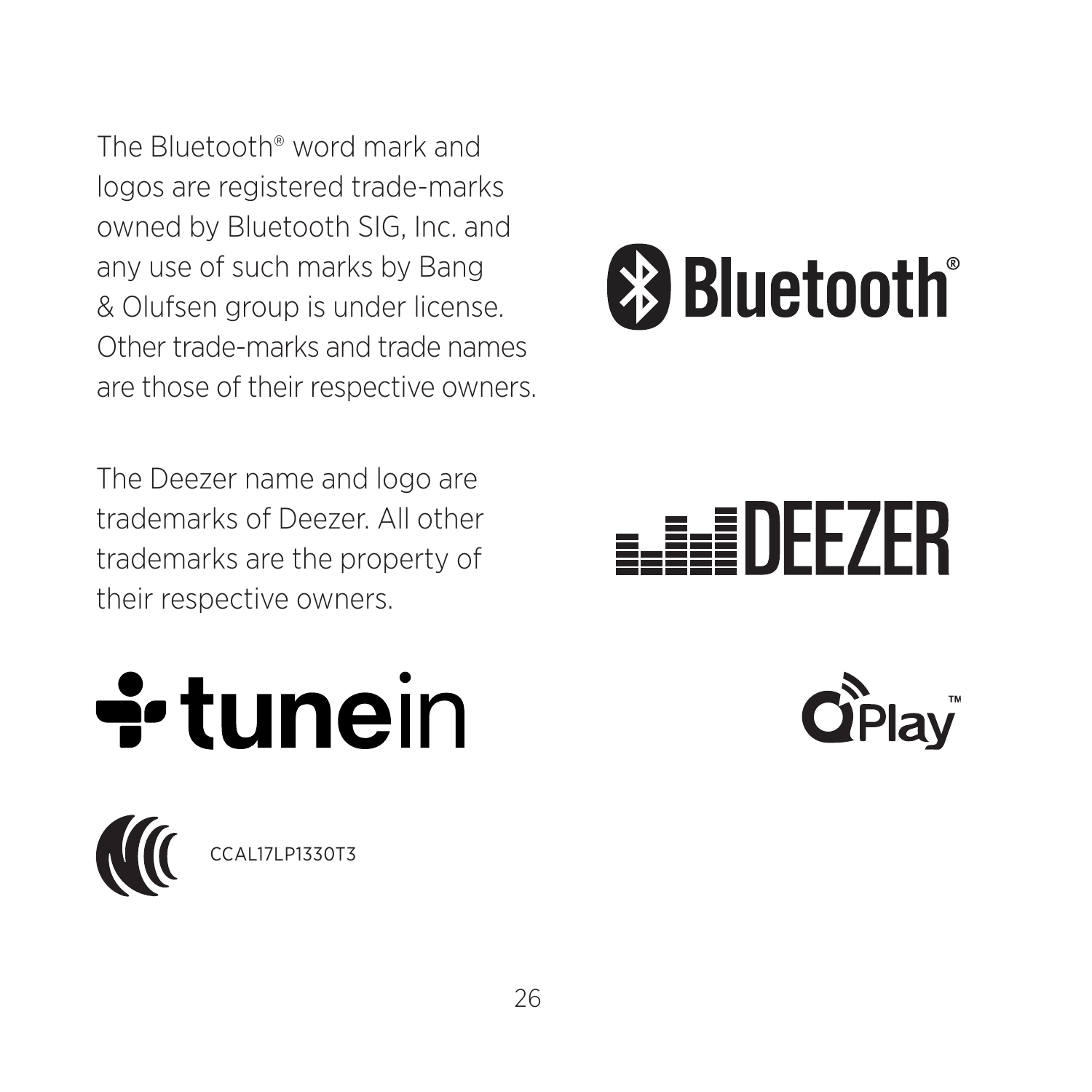**Tilmeld Dig Online Online Sich Sie Registrieren Register Online Registro En Línea Inscription En Ligne Registrazione On-line** オンライン登録 **등록 온라인 Online Registreren Registo Online Регистрация Онлайн Online-registrering** 在线注册 線上註冊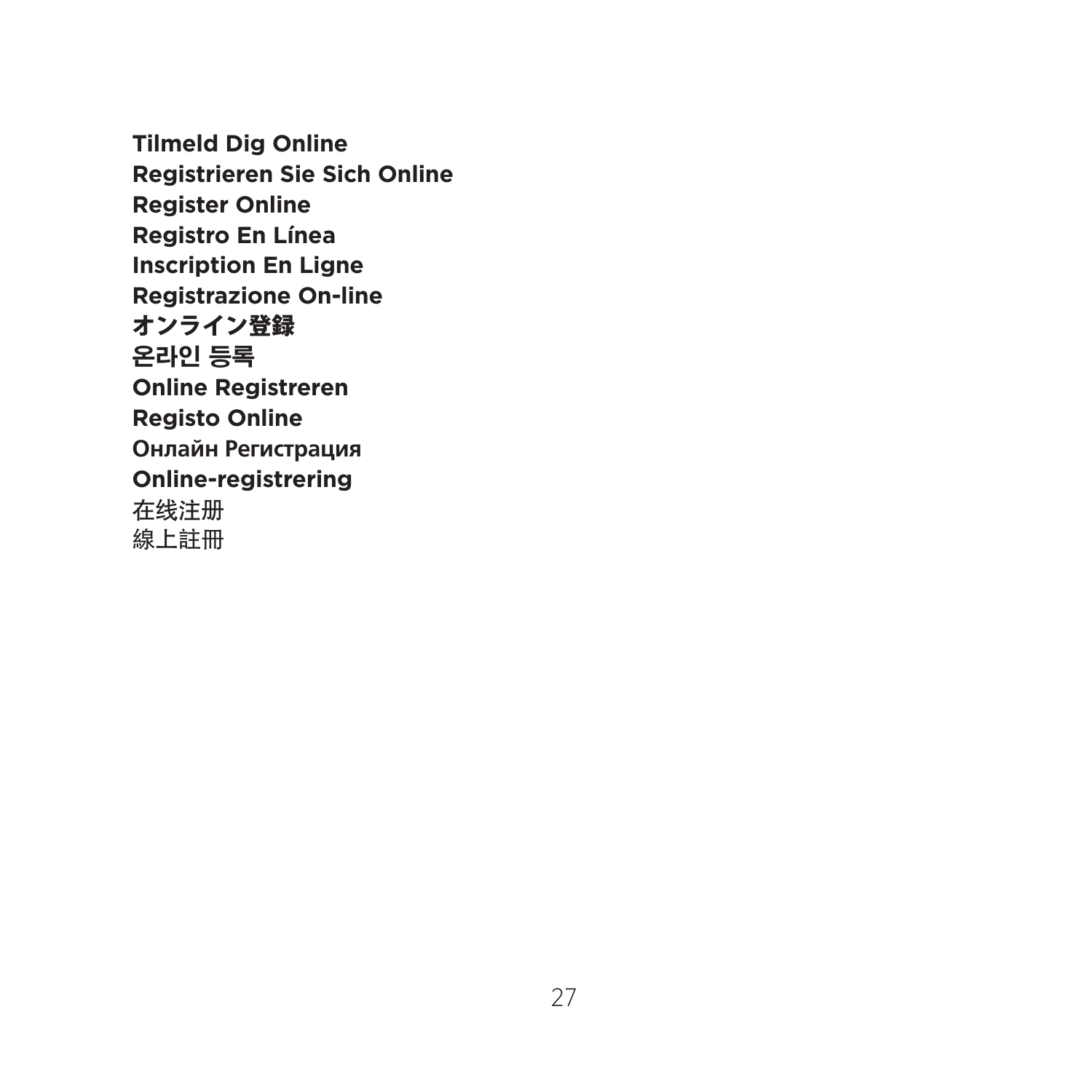Tilmeld dig online på www.bang-olufsen.com/register-product for at  $\Box$ **DE DA**modtage vigtige oplysninger om produkt- og softwareopdateringer fra BANG & OLUFSEN Group. Hvis du har købt dit produkt i en BANG & OLUFSEN-butik eller på www.bang-olufsen.com. er du automatisk .tilmeldt blevet

Registrieren Sie sich online unter www.bang-olufsen.com/register- $\mathbf{a}$ product, um wichtige Informationen zu Produkt- und Softwarem Aktualisierungen sowie interessante Neuigkeiten und Angebote von der BANG & OLUFSEN Gruppe zu erhalten. Wenn Sie ein Produkt in einem BANG & OLUFSEN Fachgeschäft oder auf www.bang-olufsen. com gekauft haben, sind Sie bereits registriert.

Register online at www.bang-olufsen.com/register-product to receive important information about product and software undates - and to get exciting news and offers from the BANG & OLUFSEN Group. If you have purchased your product at a BANG & OLUFSEN store or at www. bang-olufsen.com, you have automatically been registered **ES EN**

Registrese online en la página web www.bang-olufsen.com/register-靊 product para recibir información importante acerca del productos y de actualizaciones de software – y para conseguir fantásticas noticias y ofertas del Grupo BANG & OLUFSEN. Si ha adquirido el equipo en una tienda BANG & OLUFSEN o en www.bang-olufsen.com. se habrá registrado automáticamente.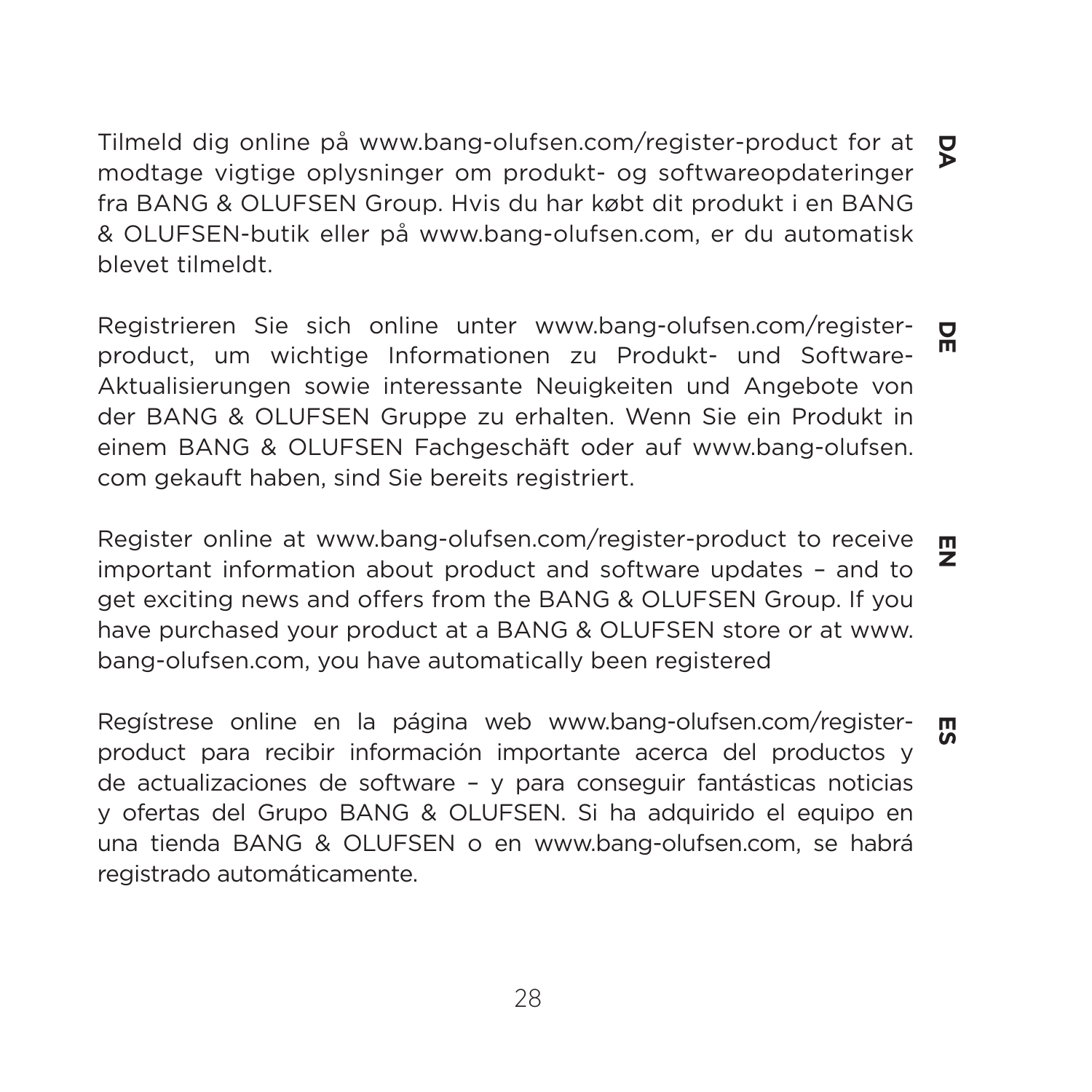- Ŧ. Inscrivez-vous en ligne sur www.bang-olufsen.com/register-product **KO JA IT FR** pour recevoir des informations importantes sur les mises à jour de produits et de logiciels - et pour obtenir des nouvelles et des offres intéressantes du Groupe BANG & OLUFSEN. Si vous avez acheté votre produit dans un magasin BANG & OLUFSEN ou sur www.bang-olufsen. com, vous avez été inscrit automatiquement.
- $\Box$  Registrarsi online su www.bang-olufsen.com/register-product per ricevere importanti informazioni su prodotti e aggiornamenti software, notizie e le fantastiche offerte del Gruppo BANG & OLUFSEN. Se hai acquistato il tuo prodotto in un punto vendita BANG & OLUFSEN o su www.bang-olufsen.com. la registrazione è automatica.
- $\epsilon$  www.bang-olufsen.com/register-product にご登録されれば、製品とソフト ウェアの更新に関する重要な情報についてお知らせいたします。さらには BANG & OLUFSEN Group からのホットなニュースやオファーもご利用になれま す。BANG & OLUFSEN ストアまたは www.bang-olufsen.comにて商品をご 購入されたお客様はすでに登録済です。
- $\overline{6}$  제품 및 소프트웨어에 관한 중요 정보를 수신하고 BANG & OLUFSEN 그룹 product에서 온라인으로 등록하십시오. BANG & OLUFSEN 대리점 또는 으로 뉴스와 특별 혜택 소식을 받아보려면 www.bang-olufsen.com/registerwww.bang-olufsen.com에서 제품을 구입하신 고객은 자동으로 등록됩니다.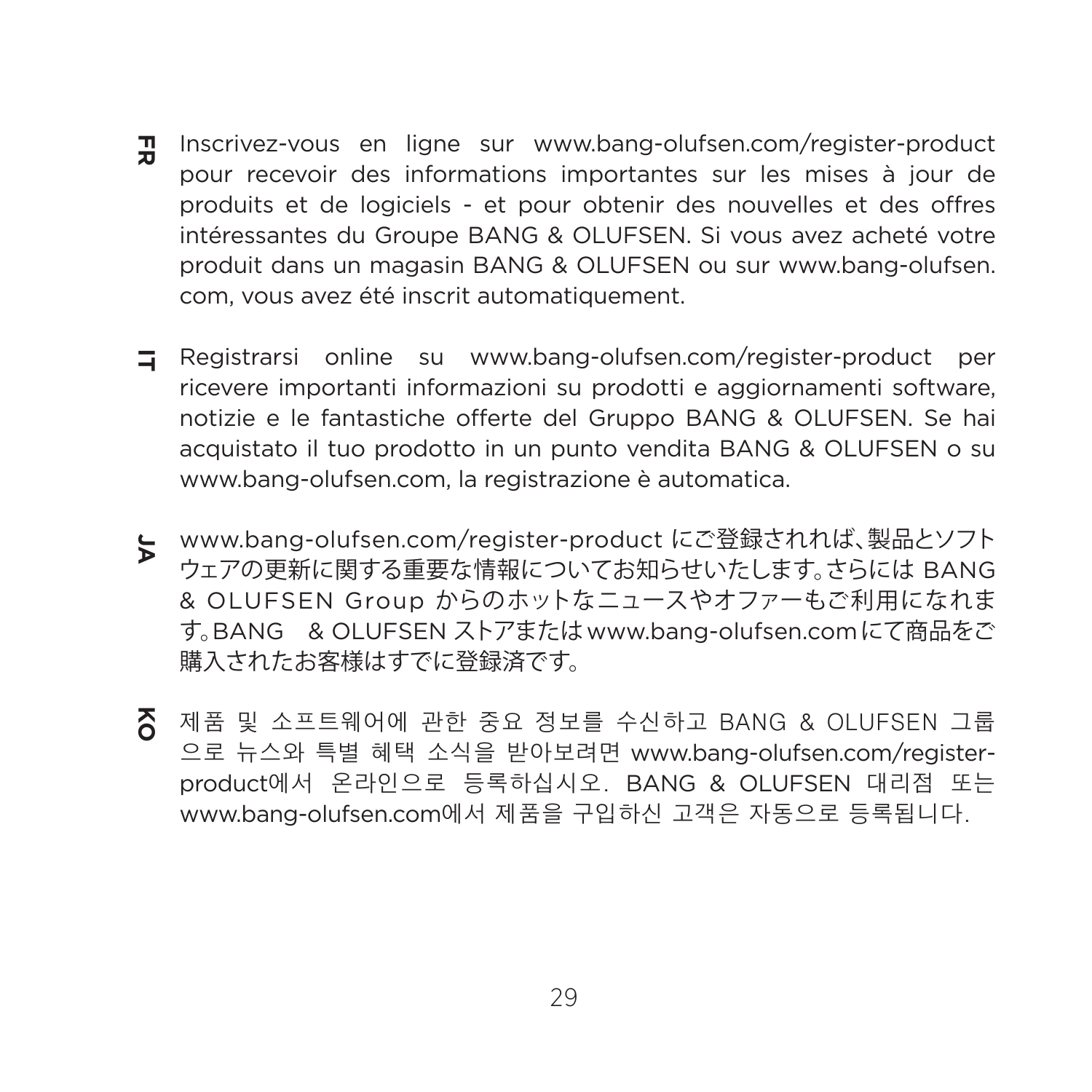Registreer online op www.bang-olufsen.com/register-product om belangrijke informatie te ontvangen over product- en software-updates - en om de laatste nieuwties en aanbiedingen van de BANG & OLUFSEN winkel of op www.bang-olufsen.com hebt gekocht, bent u automatisch Group te ontvangen. Als u uw product in een BANG & OLUFSENgeregistreerd. **NL**

**SV RU PT** Registe-se online em www.bang-olufsen.com/register-product para receber informações importantes sobre atualizações de produtos e software, e para receber notícias e ofertas entusiasmantes do Grupo BANG & OLUFSEN. Se adquiriu o seu produto numa loja BANG & OLUFSEN ou em www.bang-olufsen.com. foi automaticamente .registado

Зарегистрируйтесь на сайте www.bang-olufsen.com/register-product для 짇 получения важной информации о продукции и доступных обновлениях программного обеспечения, новостей и выгодных предложений группы BANG & OLUFSEN. Если вы приобрели свой продукт в магазине BANG & OLUFSEN или на сайте www.bang-olufsen.com, то вы были зарегистрированы автоматически.

Reaistrera dig online på www.bang-olufsen.com/register-product för att få viktig information om produkter och programuppdateringar samt för att få spännande nyheter och erbjudanden från BANG & OLUFSEN Group. Om du har köpt din produkt i en BANG & OLUFSEN-affär eller hos www.bang-olufsen.com behöver du inte registrera dig. eftersom registreringen redan har utförts automatiskt.